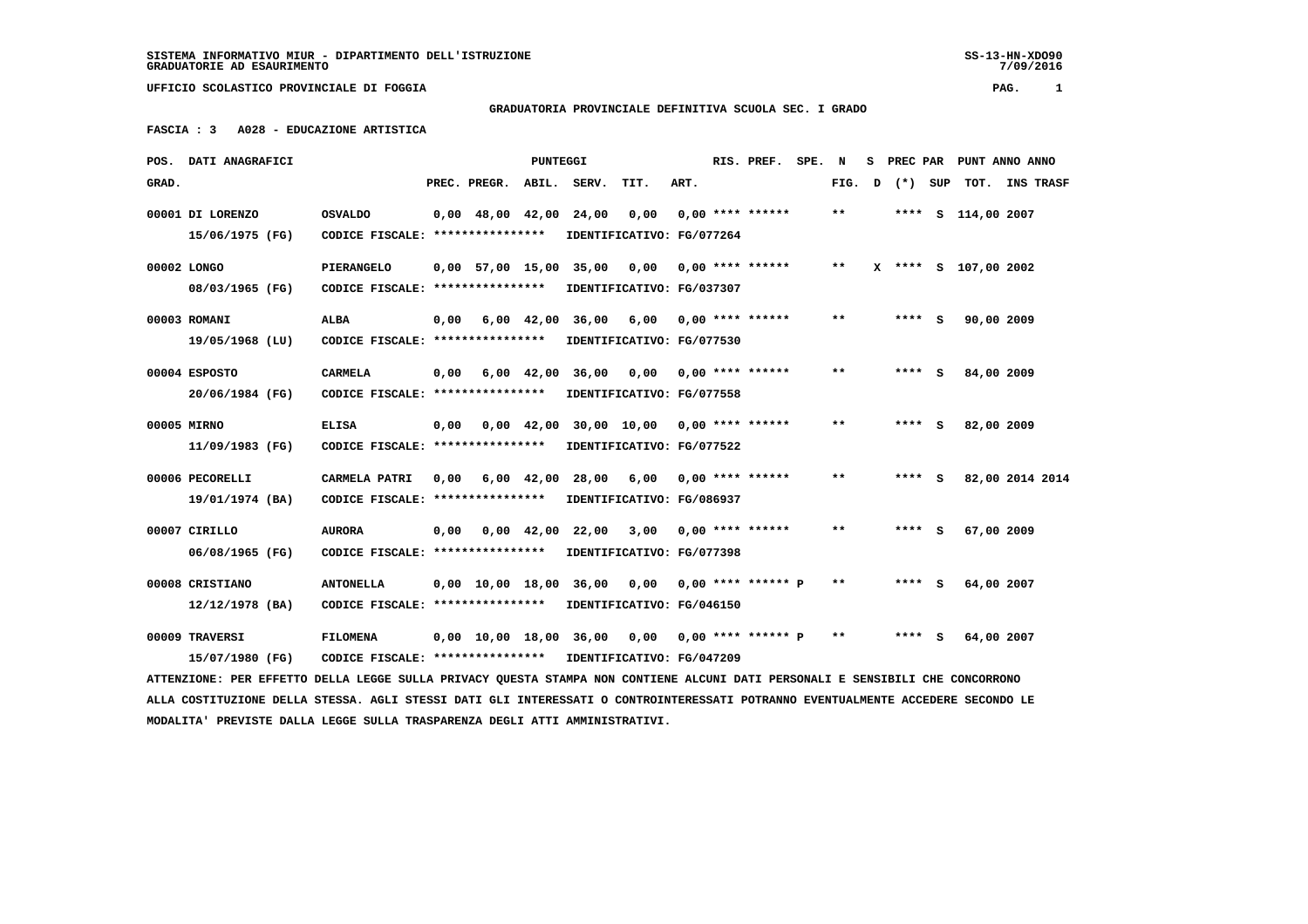**SISTEMA INFORMATIVO MIUR - DIPARTIMENTO DELL'ISTRUZIONE SS-13-HN-XDO90 GRADUATORIE AD ESAURIMENTO 7/09/2016**

 $7/09/2016$ 

 **UFFICIO SCOLASTICO PROVINCIALE DI FOGGIA PAG. 2**

 **GRADUATORIA PROVINCIALE DEFINITIVA SCUOLA SEC. I GRADO**

 **FASCIA : 3 A028 - EDUCAZIONE ARTISTICA**

|       | POS. DATI ANAGRAFICI                                                                                                            |                                                            |      |                                | <b>PUNTEGGI</b> |             |                           |      | RIS. PREF.                | SPE. | N     |   | S PREC PAR | PUNT ANNO ANNO  |  |
|-------|---------------------------------------------------------------------------------------------------------------------------------|------------------------------------------------------------|------|--------------------------------|-----------------|-------------|---------------------------|------|---------------------------|------|-------|---|------------|-----------------|--|
| GRAD. |                                                                                                                                 |                                                            |      | PREC. PREGR.                   |                 | ABIL. SERV. | TIT.                      | ART. |                           |      | FIG.  | D | (*) SUP    | TOT. INS TRASF  |  |
|       | 00010 INSALATA                                                                                                                  | <b>CARLA</b>                                               |      | 0,00 16,00 12,00 16,00         |                 |             | 0,00                      |      | $0.00$ **** ******        |      | $* *$ |   | **** S     | 44,00 2003      |  |
|       | 28/01/1957 (FG)                                                                                                                 | CODICE FISCALE: ****************                           |      |                                |                 |             | IDENTIFICATIVO: FG/039098 |      |                           |      |       |   |            |                 |  |
|       | 00011 CONOSCITORE                                                                                                               | <b>ROSSANA</b>                                             | 0,00 |                                | 9,00 18,00      | 6,00        | 0,00                      |      | $0,00$ **** ******        |      | $* *$ |   | **** S     | 33,00 2009      |  |
|       | 12/07/1976 (FG)                                                                                                                 | CODICE FISCALE: *****************                          |      |                                |                 |             | IDENTIFICATIVO: FG/077348 |      |                           |      |       |   |            |                 |  |
|       | 00012 DI NAUTA                                                                                                                  | <b>ROSANNA</b>                                             |      | $0,00$ $9,00$ $18,00$          |                 | 2,00        | 0,00 0,00 **** ******     |      |                           |      | $* *$ |   | $***$ S    | 29,00 2007      |  |
|       | $10/11/1975$ (CB)                                                                                                               | CODICE FISCALE: ****************                           |      |                                |                 |             | IDENTIFICATIVO: FG/047442 |      |                           |      |       |   |            |                 |  |
|       | 00013 PILATO                                                                                                                    | GERARDINA                                                  |      | $0.00 \quad 10.00 \quad 14.00$ |                 | 0.00        | 0,00                      |      | 0,00 **** ******          |      | $* *$ |   | **** S     | 24,00 2007 2007 |  |
|       | 12/10/1968 (FG)                                                                                                                 | CODICE FISCALE: ****************                           |      |                                |                 |             | IDENTIFICATIVO: FG/046421 |      |                           |      |       |   |            |                 |  |
|       | 00014 MILANO                                                                                                                    | MARIO                                                      | 0,00 |                                | 0,00 13,00      | 8,00        | $0,00$ $0,00$ **** ****** |      |                           |      | $**$  |   | X **** S   | 21,00 2014 2014 |  |
|       | 08/09/1968 (FG)                                                                                                                 | CODICE FISCALE: ****************                           |      |                                |                 |             | IDENTIFICATIVO: FG/086958 |      |                           |      |       |   |            |                 |  |
|       | 00015 GUERRA                                                                                                                    | RITA PASQUA                                                | 0,00 |                                | 4,00 14,00      | 0.00        | 0.00                      |      | $0.00$ **** ******        |      | $* *$ |   | **** S     | 18,00 2000      |  |
|       | 20/07/1953 (FG)                                                                                                                 | CODICE FISCALE: *****************                          |      |                                |                 |             | IDENTIFICATIVO: FG/023769 |      |                           |      |       |   |            |                 |  |
|       | 00016 DISTASO                                                                                                                   | <b>CHIARA</b>                                              | 0,00 |                                | 0.00 18.00      | 0.00        |                           |      | $0,00$ $0,00$ **** ****** |      | $* *$ |   | **** S     | 18,00 2009      |  |
|       | 23/04/1982 (BA)                                                                                                                 | CODICE FISCALE: ****************                           |      |                                |                 |             | IDENTIFICATIVO: FG/077472 |      |                           |      |       |   |            |                 |  |
|       | 00017 QUITADAMO                                                                                                                 | <b>MARIA</b>                                               | 0,00 |                                | $0,00$ 15,00    | 0,00        | 0,00                      |      | $0,00$ **** ******        |      | **    |   | X **** S   | 15,00 2002      |  |
|       | 25/11/1956 (FG)                                                                                                                 | CODICE FISCALE: ****************                           |      |                                |                 |             | IDENTIFICATIVO: FG/035205 |      |                           |      |       |   |            |                 |  |
|       | 00018 SARCINA                                                                                                                   | <b>CARMELA</b>                                             | 0,00 |                                | $0,00$ 15,00    | 0,00        |                           |      | $0,00$ $0,00$ **** ****** |      | $* *$ |   | **** S     | 15,00 2005      |  |
|       | 02/06/1972 (FG)                                                                                                                 | CODICE FISCALE: **************** IDENTIFICATIVO: FG/043424 |      |                                |                 |             |                           |      |                           |      |       |   |            |                 |  |
|       | ATTENZIONE: PER EFFETTO DELLA LEGGE SULLA PRIVACY QUESTA STAMPA NON CONTIENE ALCUNI DATI PERSONALI E SENSIBILI CHE CONCORRONO   |                                                            |      |                                |                 |             |                           |      |                           |      |       |   |            |                 |  |
|       | ALLA COSTITUZIONE DELLA STESSA. AGLI STESSI DATI GLI INTERESSATI O CONTROINTERESSATI POTRANNO EVENTUALMENTE ACCEDERE SECONDO LE |                                                            |      |                                |                 |             |                           |      |                           |      |       |   |            |                 |  |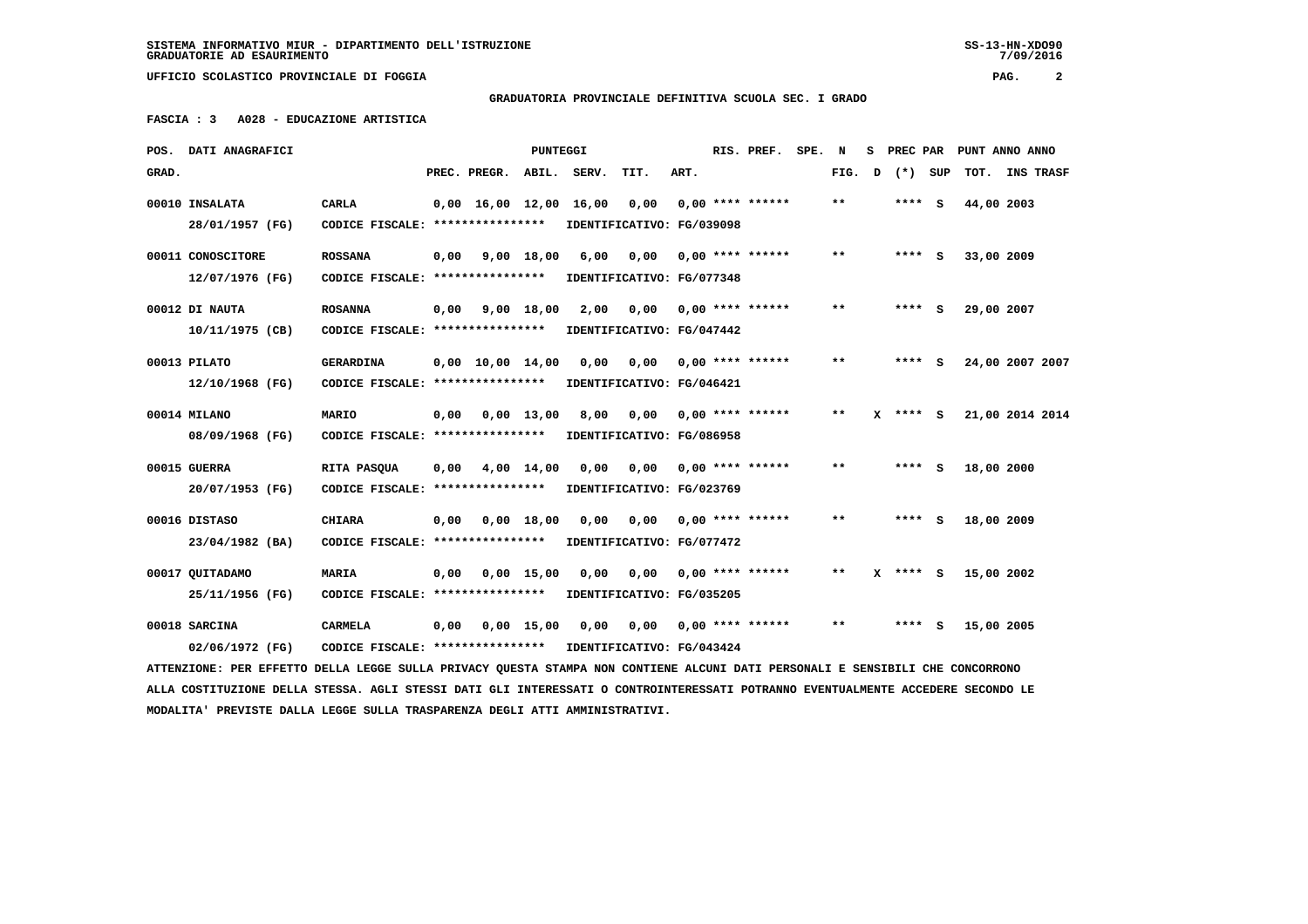| SISTEMA INFORMATIVO MIUR - DIPARTIMENTO DELL'ISTRUZIONE | $SS-13-HN-XDO90$ |
|---------------------------------------------------------|------------------|
| GRADUATORIE AD ESAURIMENTO                              | 7/09/2016        |

 **GRADUATORIA PROVINCIALE DEFINITIVA SCUOLA SEC. I GRADO**

 **FASCIA : 3 A028 - EDUCAZIONE ARTISTICA**

| POS.  | <b>DATI ANAGRAFICI</b> |               |                                  |                    | PUNTEGGI |                           |      |                  | RIS. PREF. | SPE. N |        | S PREC PAR | PUNT ANNO ANNO |                  |
|-------|------------------------|---------------|----------------------------------|--------------------|----------|---------------------------|------|------------------|------------|--------|--------|------------|----------------|------------------|
| GRAD. |                        |               |                                  | PREC. PREGR. ABIL. |          | SERV.                     | TIT. | ART.             |            |        | FIG. D | $(\star)$  | SUP TOT.       | <b>INS TRASF</b> |
|       | 00019 CRISCUOLI        | <b>DONATA</b> | 0.00                             |                    |          | 0,00 14,00 0,00 0,00      |      | 0,00 **** ****** |            |        | $* *$  | $***5$     | 14,00 2007     |                  |
|       | 25/10/1959 (TA)        |               | CODICE FISCALE: **************** |                    |          | IDENTIFICATIVO: FG/046091 |      |                  |            |        |        |            |                |                  |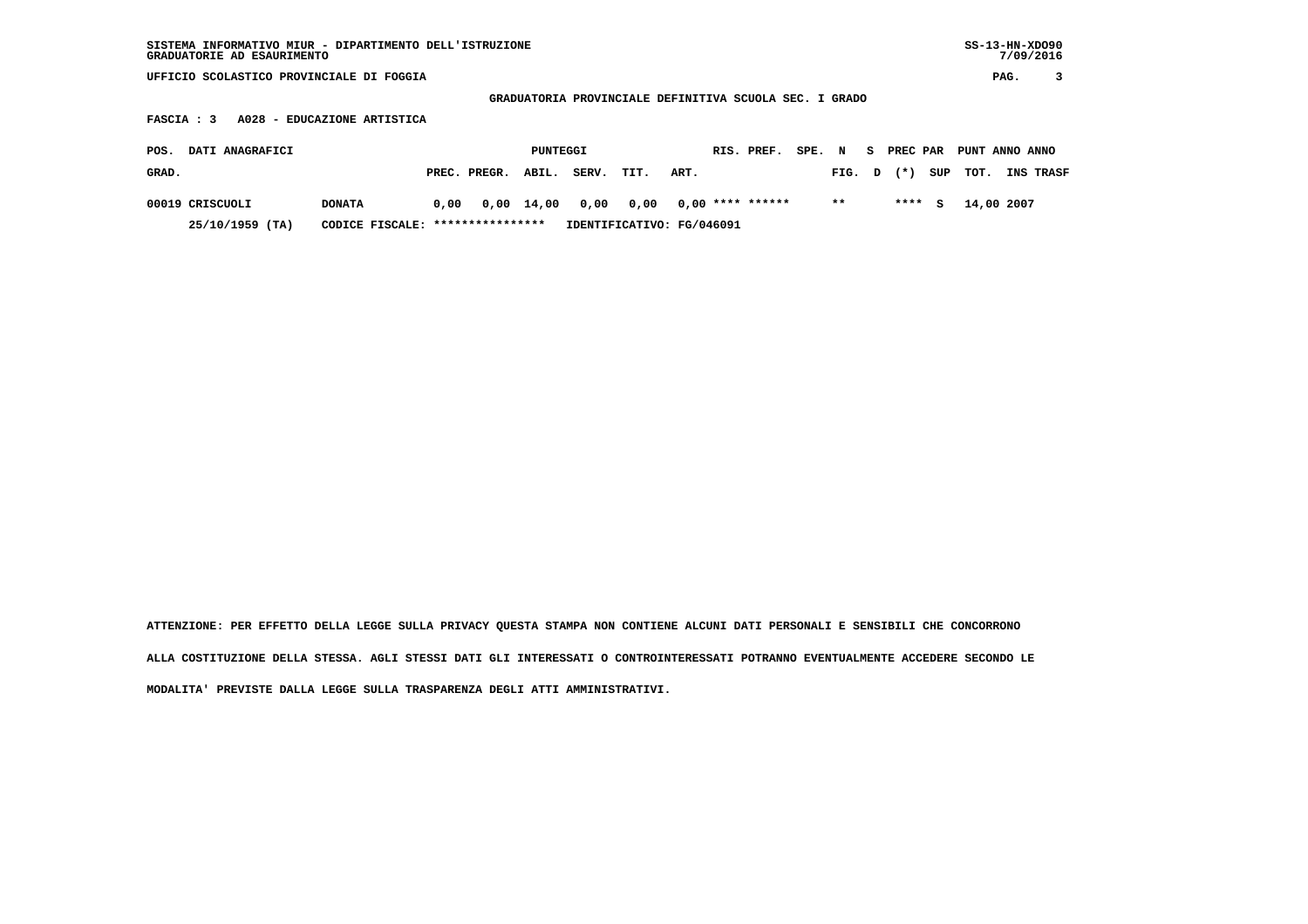**GRADUATORIA PROVINCIALE DEFINITIVA SCUOLA SEC. I GRADO**

 **FASCIA : 3 A030 - EDUCAZIONE FISICA NELLA SCUOLA MEDIA**

| <b>DATI ANAGRAFICI</b><br>POS.                                                                                                |                                                     |      |                                            | <b>PUNTEGGI</b> |                                                     |                                                      |      | RIS. PREF.                | SPE. | N     | s. | PREC PAR   |     |                    | PUNT ANNO ANNO |
|-------------------------------------------------------------------------------------------------------------------------------|-----------------------------------------------------|------|--------------------------------------------|-----------------|-----------------------------------------------------|------------------------------------------------------|------|---------------------------|------|-------|----|------------|-----|--------------------|----------------|
| GRAD.                                                                                                                         |                                                     |      | PREC. PREGR. ABIL. SERV.                   |                 |                                                     | TIT.                                                 | ART. |                           |      | FIG.  | D  | $(* )$     | SUP |                    | TOT. INS TRASF |
| 00001 BISCEGLIA<br>23/08/1961 (FG)                                                                                            | MARIA CONCETT<br>CODICE FISCALE: *****************  |      | 0,00 84,00 13,00 24,00                     |                 |                                                     | 0,00<br>IDENTIFICATIVO: FG/023150                    |      | $0.00$ **** ******        |      | $**$  |    |            |     | **** S 121,00 2000 |                |
| 00002 GUERRAZZI<br>03/02/1966 (FG)                                                                                            | <b>GIOVANNI</b><br>CODICE FISCALE: **************** |      |                                            |                 | $0,00$ 76,00 14,00 12,00 0,00 0,00 **** ****** P ** | IDENTIFICATIVO: FG/023295                            |      |                           |      |       |    |            |     | **** S 102,00 2000 |                |
| 00003 ALTIERI<br>23/04/1975 (FG)                                                                                              | <b>ANTONIO</b><br>CODICE FISCALE: ****************  |      | $0.00 \quad 14.00 \quad 40.00 \quad 34.00$ |                 |                                                     | 4,00<br>IDENTIFICATIVO: FG/039396                    |      | $0,00$ **** ****** P      |      | $***$ |    | $X$ **** S |     | 92,00 2007         |                |
| 00004 CRUSO<br>29/01/1981 (FG)                                                                                                | <b>AMELIA</b><br>CODICE FISCALE: ****************   | 0,00 | 8,00 42,00                                 |                 | 36,00                                               | 3,00 0,00 **** ****** P<br>IDENTIFICATIVO: FG/046007 |      |                           |      | $* *$ |    | $***$ S    |     | 89,00 2007         |                |
| 00005 SPADACCINO<br>24/01/1966 (FG)                                                                                           | <b>STEFANIA</b><br>CODICE FISCALE: **************** |      | $0.00$ 31.00 42.00                         |                 | 12,00                                               | IDENTIFICATIVO: FG/043490                            |      |                           |      | $* *$ |    | $X$ **** S |     | 85,00 2005         |                |
| 00006 BERARDI<br>07/01/1972 (FG)                                                                                              | <b>STEFANO</b><br>CODICE FISCALE: ****************  | 0.00 |                                            |                 | 0,00 41,00 28,00<br>IDENTIFICATIVO: FG/046451       | 6,00 0,00 **** ****** P                              |      |                           |      | $* *$ |    | **** S     |     | 75,00 2007         |                |
| 00007 MANCINI<br>22/04/1969 (FG)                                                                                              | <b>NICOLA</b><br>CODICE FISCALE: ****************   | 0,00 |                                            |                 | 9,00 42,00 10,00                                    | 0,00 0,00 **** ****** P<br>IDENTIFICATIVO: FG/077524 |      |                           |      | $* *$ |    | **** S     |     | 61,00 2009         |                |
| 00008 CENTUORI<br>27/12/1981 (FG)                                                                                             | MARIA<br>CODICE FISCALE: ****************           | 0,00 |                                            |                 | $0,00 \quad 17,00 \quad 34,00$                      | IDENTIFICATIVO: FG/077359                            |      | $9,00$ 0,00 **** ****** P |      | $**$  |    | **** S     |     | 60,00 2009         |                |
| 00009 FRAGASSO<br>16/06/1973 (FG)                                                                                             | <b>BARBARA</b><br>CODICE FISCALE: ****************  |      | $0,00$ 32,00 18,00                         |                 | 0,00                                                | 0,00 0,00 **** ****** P<br>IDENTIFICATIVO: FG/040510 |      |                           |      | $***$ |    | $***$ S    |     | 50,00 2004         |                |
| ATTENZIONE: PER EFFETTO DELLA LEGGE SULLA PRIVACY QUESTA STAMPA NON CONTIENE ALCUNI DATI PERSONALI E SENSIBILI CHE CONCORRONO |                                                     |      |                                            |                 |                                                     |                                                      |      |                           |      |       |    |            |     |                    |                |

 **ALLA COSTITUZIONE DELLA STESSA. AGLI STESSI DATI GLI INTERESSATI O CONTROINTERESSATI POTRANNO EVENTUALMENTE ACCEDERE SECONDO LE MODALITA' PREVISTE DALLA LEGGE SULLA TRASPARENZA DEGLI ATTI AMMINISTRATIVI.**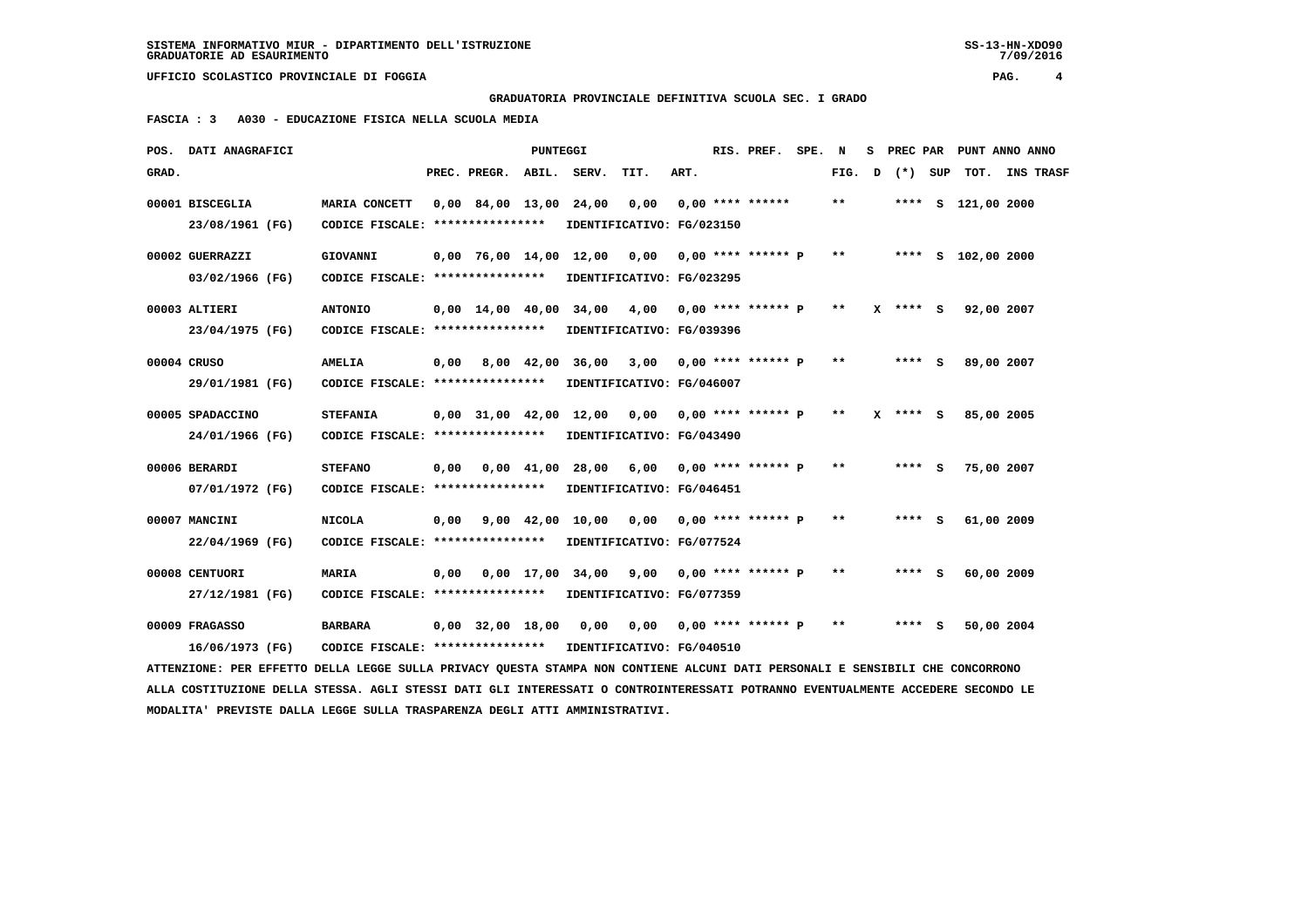## **GRADUATORIA PROVINCIALE DEFINITIVA SCUOLA SEC. I GRADO**

 **FASCIA : 3 A030 - EDUCAZIONE FISICA NELLA SCUOLA MEDIA**

|       | POS. DATI ANAGRAFICI                                                                                                            |                                                            |      |                                | PUNTEGGI       |                   |                                                      |      | RIS. PREF. SPE.    | N      |          | S PREC PAR PUNT ANNO ANNO |  |
|-------|---------------------------------------------------------------------------------------------------------------------------------|------------------------------------------------------------|------|--------------------------------|----------------|-------------------|------------------------------------------------------|------|--------------------|--------|----------|---------------------------|--|
| GRAD. |                                                                                                                                 |                                                            |      | PREC. PREGR. ABIL. SERV.       |                |                   | TIT.                                                 | ART. |                    | FIG. D | (*) SUP  | TOT. INS TRASF            |  |
|       | 00010 DI BARI<br>18/06/1981 (FG)                                                                                                | <b>LEONARDA</b><br>CODICE FISCALE: *****************       | 0,00 |                                | $6,00$ $42,00$ | 2,00              | 0,00<br>IDENTIFICATIVO: FG/077435                    |      | 0,00 **** ****** P | $* *$  | $***$ S  | 50,00 2009                |  |
|       | 00011 CIFELLI                                                                                                                   | <b>SERGIO</b><br>CODICE FISCALE: ****************          |      | $0,00$ 23,00 18,00             |                | 0,00              | 0,00 0,00 **** ****** P<br>IDENTIFICATIVO: FG/043693 |      |                    | $* *$  | $***$ S  | 41,00 2005                |  |
|       | 01/07/1969 (EE)<br>00012 CETTA                                                                                                  | <b>ANTONIO</b>                                             |      |                                |                |                   |                                                      |      |                    | $***$  | $***$ S  | 36,00 2007                |  |
|       | 29/07/1978 (FG)<br>00013 GALLO                                                                                                  | CODICE FISCALE: ****************<br>MARILENA               |      | $0,00 \quad 10,00 \quad 18,00$ |                | 0,00              | IDENTIFICATIVO: FG/046981<br>3,00 0,00 **** ****** P |      |                    | $* *$  | X **** S | 31,00 2005                |  |
|       | 15/11/1971 (FG)<br>00014 DI LAURO                                                                                               | CODICE FISCALE: ****************<br><b>CLELIA</b>          |      | $0,00$ $9,00$ $18,00$          |                | 0,00              | IDENTIFICATIVO: FG/043093<br>0,00 0,00 **** ******   |      |                    | $* *$  | $***5$   | 27,00 2007                |  |
|       | 17/08/1964 (FG)                                                                                                                 | CODICE FISCALE: ****************                           |      |                                |                |                   | IDENTIFICATIVO: FG/045862                            |      |                    |        |          |                           |  |
|       | 00015 PALANO<br>15/02/1981 (FG)                                                                                                 | LAURA MARIA<br>CODICE FISCALE: ****************            | 0,00 |                                | 9,00 17,00     | 0,00              | 1,00 0,00 **** ****** P<br>IDENTIFICATIVO: FG/046251 |      |                    | $* *$  | **** S   | 27,00 2007                |  |
|       | 00016 IANNACONE<br>22/04/1978 (FG)                                                                                              | <b>MARCELLO</b><br>CODICE FISCALE: ****************        | 0,00 |                                | 9,00 17,00     | 0,00              | 0,00 0,00 **** ****** P<br>IDENTIFICATIVO: FG/043121 |      |                    | $* *$  | **** S   | 26,00 2007                |  |
|       | 00017 VALENTINO<br>21/10/1972 (FG)                                                                                              | <b>MICHELE</b><br>CODICE FISCALE: *****************        | 0,00 |                                | 9,00 14,00     | 0.00              | IDENTIFICATIVO: FG/046032                            |      |                    | $* *$  | **** S   | 23,00 2007                |  |
|       | 00018 AMOROSO                                                                                                                   | BRUNA ANNA                                                 | 0,00 |                                |                | $5,00$ 16,00 0,00 |                                                      |      |                    | $***$  | **** S   | 21,00 2000                |  |
|       | 13/04/1958 (FG)                                                                                                                 | CODICE FISCALE: **************** IDENTIFICATIVO: FG/024151 |      |                                |                |                   |                                                      |      |                    |        |          |                           |  |
|       | ATTENZIONE: PER EFFETTO DELLA LEGGE SULLA PRIVACY QUESTA STAMPA NON CONTIENE ALCUNI DATI PERSONALI E SENSIBILI CHE CONCORRONO   |                                                            |      |                                |                |                   |                                                      |      |                    |        |          |                           |  |
|       | ALLA COSTITUZIONE DELLA STESSA. AGLI STESSI DATI GLI INTERESSATI O CONTROINTERESSATI POTRANNO EVENTUALMENTE ACCEDERE SECONDO LE |                                                            |      |                                |                |                   |                                                      |      |                    |        |          |                           |  |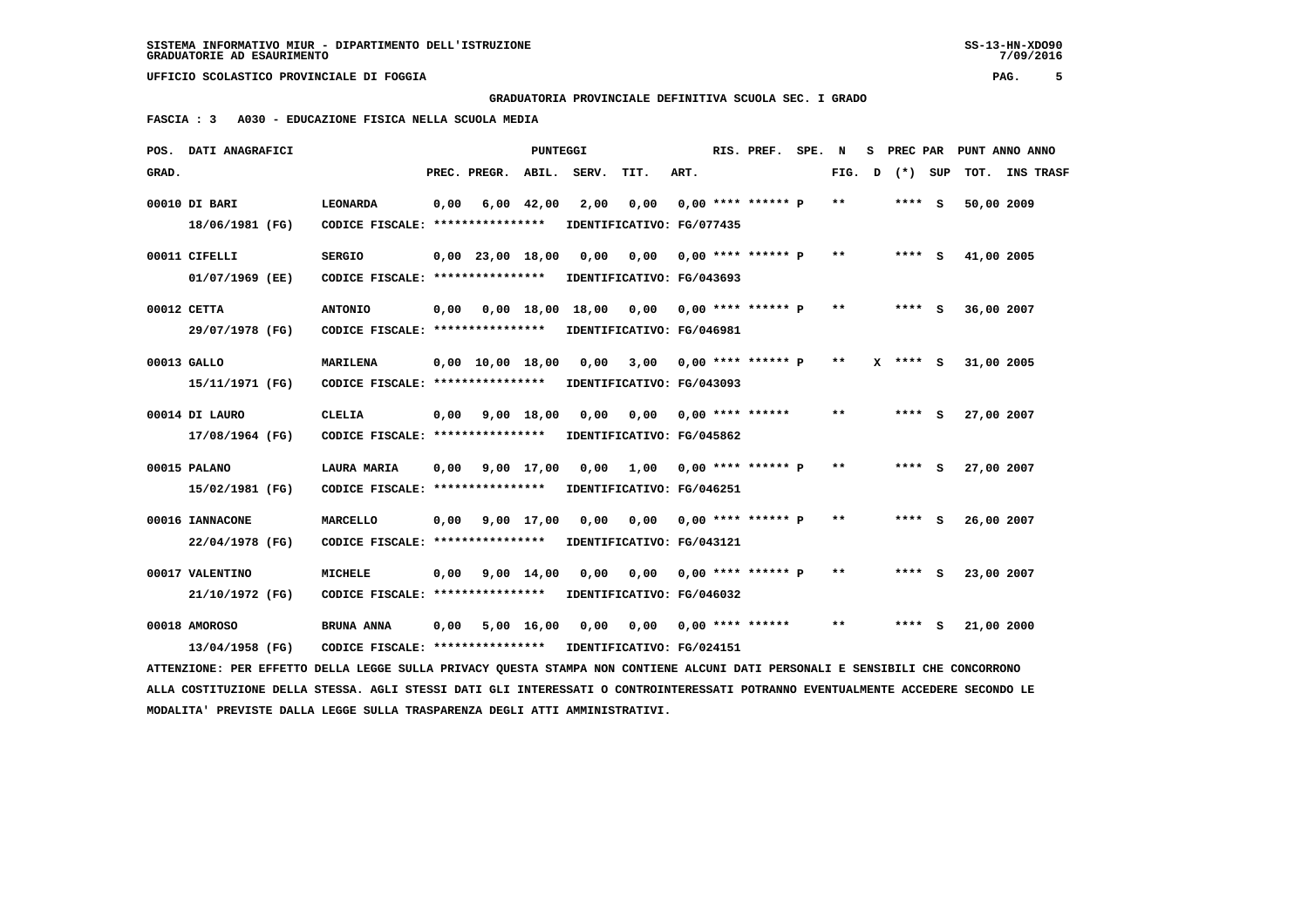**GRADUATORIA PROVINCIALE DEFINITIVA SCUOLA SEC. I GRADO**

 **FASCIA : 3 A030 - EDUCAZIONE FISICA NELLA SCUOLA MEDIA**

| POS.  | <b>DATI ANAGRAFICI</b> |                                  |      |                  | <b>PUNTEGGI</b>    |                           |                            |      | RIS. PREF.           | SPE. N |              | S. | PREC PAR   |     | PUNT ANNO ANNO |           |
|-------|------------------------|----------------------------------|------|------------------|--------------------|---------------------------|----------------------------|------|----------------------|--------|--------------|----|------------|-----|----------------|-----------|
| GRAD. |                        |                                  |      | PREC. PREGR.     | ABIL.              | SERV.                     | TIT.                       | ART. |                      |        | FIG.         | D  | $(\star)$  | SUP | TOT.           | INS TRASF |
|       | 00019 FORCELLA         | <b>ROBERTA</b>                   | 0,00 |                  | $3,00$ 18,00       | 0,00                      | 0,00                       |      | $0,00$ **** ****** P |        | $* *$        |    | $***$ S    |     | 21,00 2007     |           |
|       | 25/05/1979 (FG)        | CODICE FISCALE:                  |      | **************** |                    | IDENTIFICATIVO: FG/047418 |                            |      |                      |        |              |    |            |     |                |           |
|       | 00020 DI LORENZO       | MARIA LUISA                      | 0,00 |                  | 1,00 18,00         |                           | 0,00 0,00                  |      | $0.00$ **** ******   |        | $**$         |    | $X$ **** S |     | 19,00 2007     |           |
|       | 08/02/1970 (AN)        | CODICE FISCALE:                  |      | **************** |                    |                           | IDENTIFICATIVO: FG/046043  |      |                      |        |              |    |            |     |                |           |
|       | 00021 NANNARONE        | GIUSEPPE                         | 0,00 |                  | $3,00$ 16,00       |                           | 0,00 0,00                  |      | $0.00$ **** ****** P |        | $* *$        |    | $***$ S    |     | 19,00 2009     |           |
|       | 07/07/1977 (FG)        | CODICE FISCALE: **************** |      |                  |                    | IDENTIFICATIVO: FG/077577 |                            |      |                      |        |              |    |            |     |                |           |
|       | 00022 TRICARICO        | <b>MATTEO</b>                    | 0,00 |                  | $0,00$ 15,00       | 0,00                      | 0,00                       |      | $0.00$ **** ******   |        | $***$        |    | ****       |     | 15,00 2000     |           |
|       | 15/12/1965 (FG)        | CODICE FISCALE: **************** |      |                  |                    |                           | IDENTIFICATIVO: FG/003464  |      |                      |        |              |    |            |     |                |           |
|       | 00023 NARGISO          | <b>GIOVANNA</b>                  | 0,00 |                  | $0.00$ 13.00       |                           | 0,00 0,00 0,00 **** ****** |      |                      |        | $* *$        |    | $X$ **** S |     | 13,00 2000     |           |
|       | 27/06/1969 (FG)        | CODICE FISCALE:                  |      | **************** |                    |                           | IDENTIFICATIVO: FG/022450  |      |                      |        |              |    |            |     |                |           |
|       | 00024 MORRA            | AMATO MARCO                      | 0.00 |                  | $0,00 \quad 12,00$ | 0,00                      | 0,00                       |      | $0.00$ **** ******   |        | $\star\star$ |    | $***$ S    |     | 12,00 2000     |           |
|       | 19/02/1968 (FG)        | CODICE FISCALE: **************** |      |                  |                    |                           | IDENTIFICATIVO: FG/020472  |      |                      |        |              |    |            |     |                |           |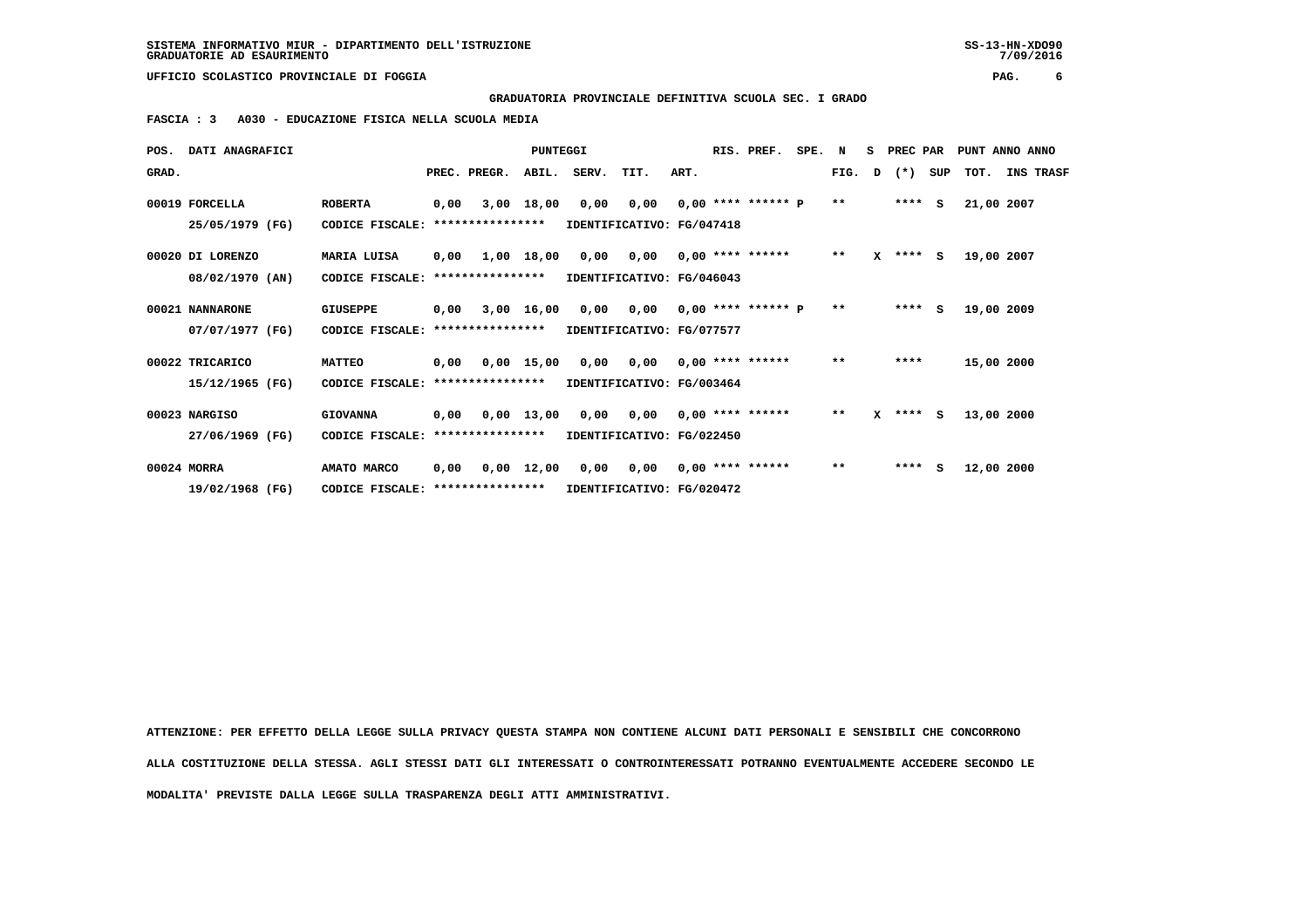**GRADUATORIA PROVINCIALE DEFINITIVA SCUOLA SEC. I GRADO**

 **FASCIA : 1 A032 - EDUCAZIONE MUSICALE NELLA SCUOLA MEDIA**

| POS.<br><b>DATI ANAGRAFICI</b> |                                  |        |                    | PUNTEGGI |       |                                       |      | RIS. PREF. SPE. N S PREC PAR PUNT ANNO ANNO |        |  |                      |                  |
|--------------------------------|----------------------------------|--------|--------------------|----------|-------|---------------------------------------|------|---------------------------------------------|--------|--|----------------------|------------------|
| GRAD.                          |                                  |        | PREC. PREGR. ABIL. |          | SERV. | TIT.                                  | ART. |                                             | FIG. D |  | $(*)$ SUP TOT.       | <b>INS TRASF</b> |
| 00001 SESTI                    | <b>ROSA AURORA</b>               | 324,00 |                    |          |       | 0,00 0,00 36,00 0,00 0,00 **** ****** |      |                                             | $* *$  |  | **** $S$ 360,00 2000 |                  |
| 11/07/1959 (FG)                | CODICE FISCALE: **************** |        |                    |          |       | IDENTIFICATIVO: FG/003047             |      |                                             |        |  |                      |                  |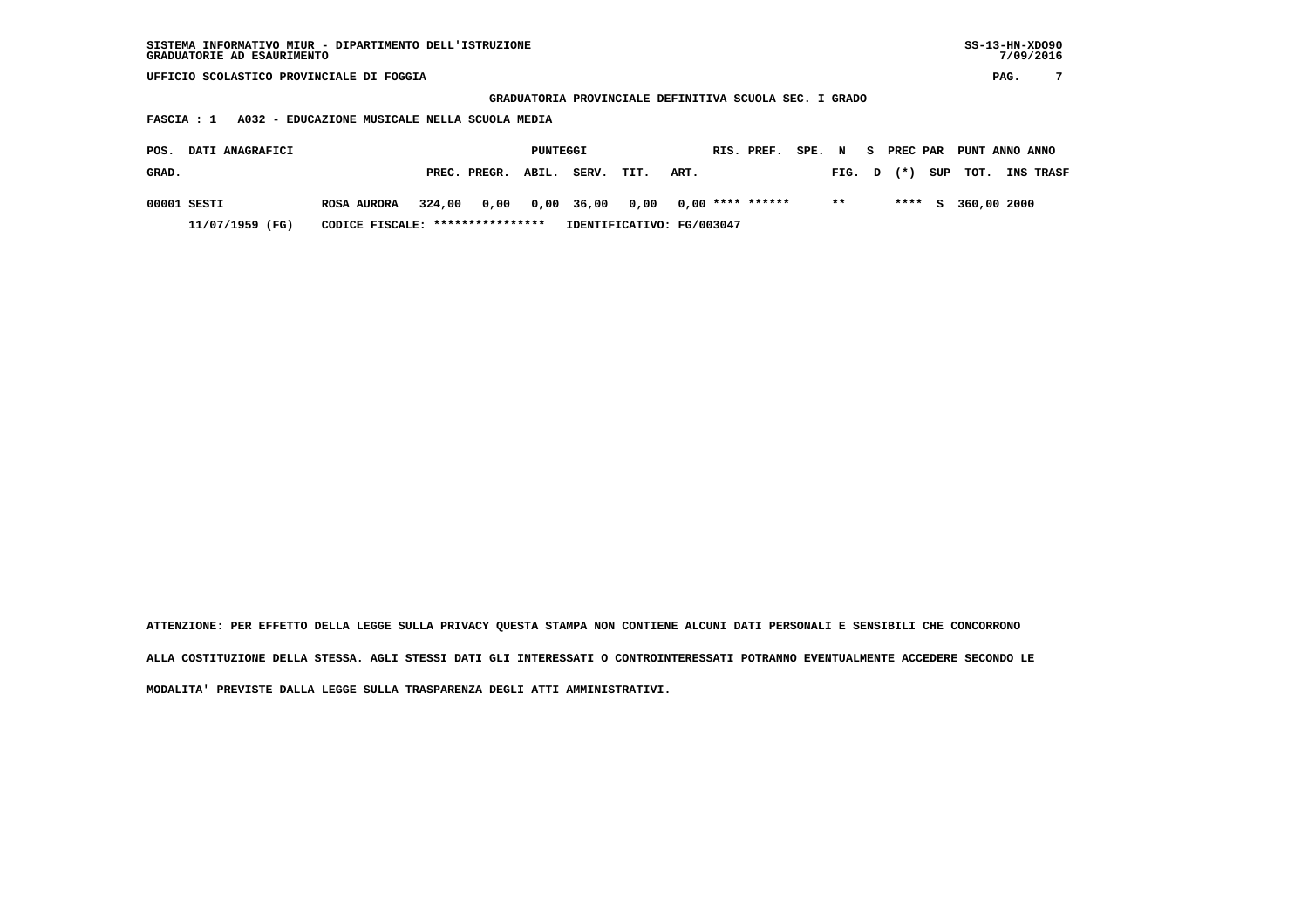**GRADUATORIA PROVINCIALE DEFINITIVA SCUOLA SEC. I GRADO**

 **FASCIA : 3 A032 - EDUCAZIONE MUSICALE NELLA SCUOLA MEDIA**

|            | POS. DATI ANAGRAFICI                                                                                                            |                                                   |      |                                            | PUNTEGGI     |                  |                                   |      | RIS. PREF. SPE.           | N     | s. |              | PREC PAR PUNT ANNO ANNO |  |
|------------|---------------------------------------------------------------------------------------------------------------------------------|---------------------------------------------------|------|--------------------------------------------|--------------|------------------|-----------------------------------|------|---------------------------|-------|----|--------------|-------------------------|--|
| GRAD.      |                                                                                                                                 |                                                   |      | PREC. PREGR.                               |              | ABIL. SERV.      | TIT.                              | ART. |                           | FIG.  | D  | (*) SUP      | TOT. INS TRASF          |  |
|            | 00002 DEL VENTO<br>22/09/1982 (FG)                                                                                              | <b>STELLA</b><br>CODICE FISCALE: **************** |      | $0,00$ $24,00$ $40,00$ $36,00$             |              |                  | 3,00<br>IDENTIFICATIVO: FG/045866 |      | 0,00 **** ****** P        | $***$ |    |              | **** S 103,00 2007      |  |
|            |                                                                                                                                 |                                                   |      |                                            |              |                  |                                   |      |                           |       |    |              |                         |  |
|            | 00003 CIAVARRELLA                                                                                                               | <b>ROSALBA</b>                                    |      | $0.00 \quad 18.00 \quad 40.00 \quad 36.00$ |              |                  | 3,00 0,00 **** ******             |      |                           | $* *$ |    | **** $S$     | 97,00 2007              |  |
|            | 24/12/1983 (FG)                                                                                                                 | CODICE FISCALE: *****************                 |      |                                            |              |                  | IDENTIFICATIVO: FG/045844         |      |                           |       |    |              |                         |  |
|            | 00004 SIMONETTI                                                                                                                 | <b>COSTANZA</b>                                   | 0,00 |                                            |              | 0,00 42,00 24,00 | 3,00 0,00 **** ****** P           |      |                           | $* *$ |    | **** S       | 69,00 2009              |  |
|            | 01/08/1983 (FG)                                                                                                                 | CODICE FISCALE: ****************                  |      |                                            |              |                  | IDENTIFICATIVO: FG/077507         |      |                           |       |    |              |                         |  |
| 00005 SICA |                                                                                                                                 | <b>SALVATORE</b>                                  | 0,00 |                                            | 5,00 42,00   | 18,00            | 0,00 0,00 **** ******             |      |                           | $* *$ |    | **** S       | 65,00 2007              |  |
|            | 27/07/1966 (BA)                                                                                                                 | CODICE FISCALE: *****************                 |      |                                            |              |                  | IDENTIFICATIVO: FG/046468         |      |                           |       |    |              |                         |  |
|            |                                                                                                                                 |                                                   |      |                                            |              |                  |                                   |      |                           |       |    |              |                         |  |
|            | 00006 ROSIELLO                                                                                                                  | <b>VITTORIA</b>                                   |      | $0,00 \quad 17,00 \quad 40,00$             |              | 0,00             | $0,00$ $0,00$ $***$ **** ******   |      |                           | $* *$ |    | $***$ S      | 57,00 2007              |  |
|            | 07/03/1969 (FG)                                                                                                                 | CODICE FISCALE: *****************                 |      |                                            |              |                  | IDENTIFICATIVO: FG/046646         |      |                           |       |    |              |                         |  |
|            | 00007 BATTIANTE                                                                                                                 | <b>CARMELA</b>                                    |      | $0,00 \quad 16,00 \quad 40,00$             |              | 0,00             | 0,00 0,00 **** ******             |      |                           | **    |    | **** S       | 56,00 2003              |  |
|            | 16/09/1969 (FG)                                                                                                                 | CODICE FISCALE: ****************                  |      |                                            |              |                  | IDENTIFICATIVO: FG/039206         |      |                           |       |    |              |                         |  |
|            | 00008 MONACO                                                                                                                    | <b>DOMENICO</b>                                   | 0,00 |                                            | $5,00$ 42,00 | 0.00             |                                   |      | $0,00$ $0,00$ **** ****** | $* *$ |    | $X$ **** S   | 47,00 2007              |  |
|            | 23/06/1977 (FG)                                                                                                                 | CODICE FISCALE: ****************                  |      |                                            |              |                  | IDENTIFICATIVO: FG/045998         |      |                           |       |    |              |                         |  |
|            | 00009 COLUMPSI                                                                                                                  | GIULIATIZIANA                                     | 0.00 |                                            |              | 2,00             |                                   |      | $0.00$ $0.00$ **** ****** | $* *$ |    | $X$ **** $S$ | 44,00 2007              |  |
|            |                                                                                                                                 |                                                   |      |                                            | 6,00 36,00   |                  |                                   |      |                           |       |    |              |                         |  |
|            | 02/04/1977 (FG)                                                                                                                 | CODICE FISCALE: ****************                  |      |                                            |              |                  | IDENTIFICATIVO: FG/039189         |      |                           |       |    |              |                         |  |
|            | 00010 DELLA VELLA                                                                                                               | <b>VINCENZA</b>                                   | 0,00 |                                            | 2,00 38,00   | 0,00             | 3,00                              |      | $0,00$ **** ******        | $* *$ |    | **** S       | 43,00 2007              |  |
|            | 11/10/1981 (FG)                                                                                                                 | CODICE FISCALE: ****************                  |      |                                            |              |                  | IDENTIFICATIVO: FG/045874         |      |                           |       |    |              |                         |  |
|            | ATTENZIONE: PER EFFETTO DELLA LEGGE SULLA PRIVACY QUESTA STAMPA NON CONTIENE ALCUNI DATI PERSONALI E SENSIBILI CHE CONCORRONO   |                                                   |      |                                            |              |                  |                                   |      |                           |       |    |              |                         |  |
|            | ALLA COSTITUZIONE DELLA STESSA. AGLI STESSI DATI GLI INTERESSATI O CONTROINTERESSATI POTRANNO EVENTUALMENTE ACCEDERE SECONDO LE |                                                   |      |                                            |              |                  |                                   |      |                           |       |    |              |                         |  |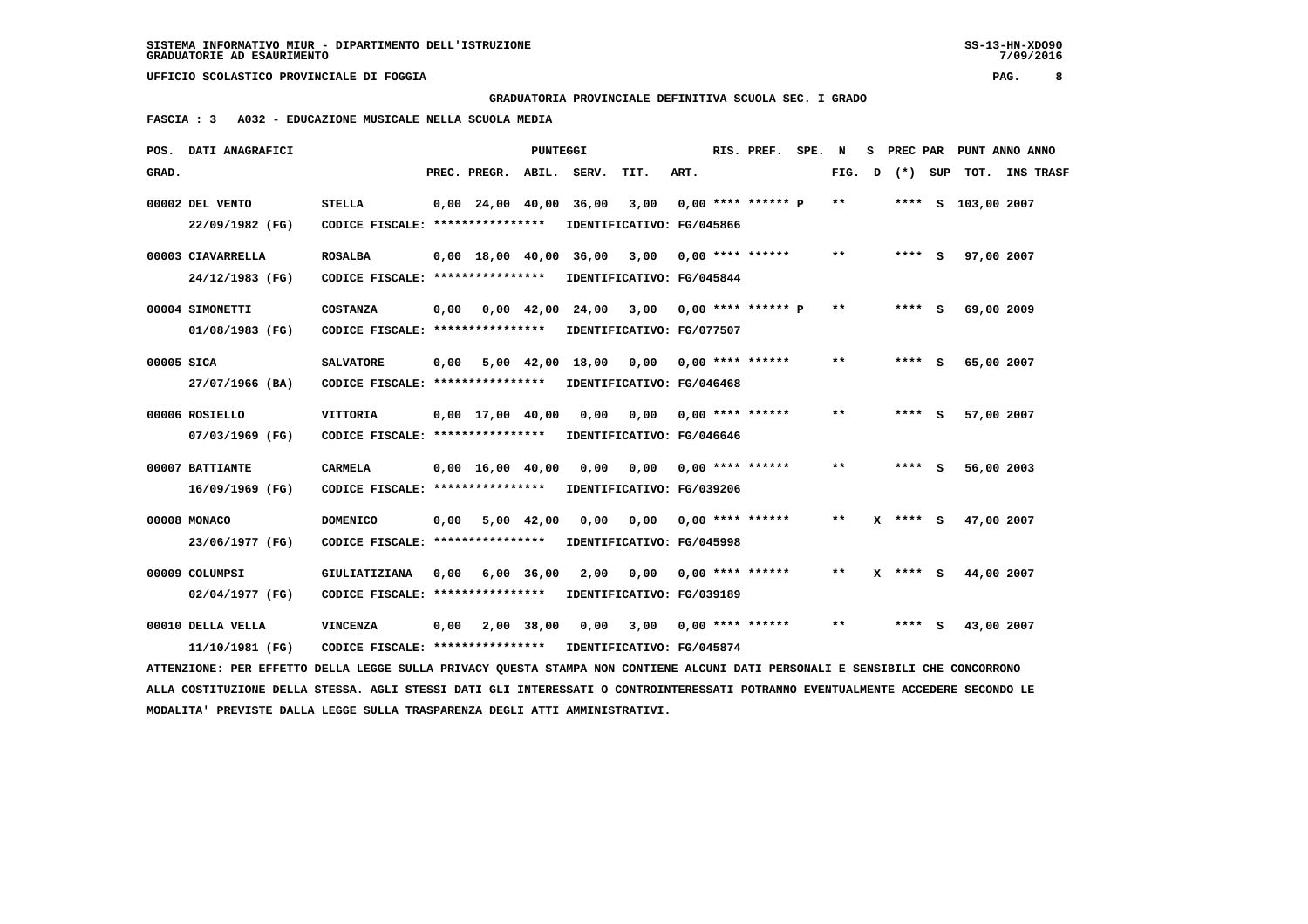**GRADUATORIA PROVINCIALE DEFINITIVA SCUOLA SEC. I GRADO**

 **FASCIA : 3 A032 - EDUCAZIONE MUSICALE NELLA SCUOLA MEDIA**

| POS.  | DATI ANAGRAFICI |                                   |      |                    | PUNTEGGI   |                           |                           |      | RIS. PREF.         | SPE. N |       | s | PREC PAR       |     | PUNT ANNO ANNO  |                  |
|-------|-----------------|-----------------------------------|------|--------------------|------------|---------------------------|---------------------------|------|--------------------|--------|-------|---|----------------|-----|-----------------|------------------|
| GRAD. |                 |                                   |      | PREC. PREGR.       | ABIL.      | SERV.                     | TIT.                      | ART. |                    |        |       |   | FIG. $D$ $(*)$ | SUP | тот.            | <b>INS TRASF</b> |
|       | 00011 FRATTA    | IDA                               |      | $0,00$ 29,00 13,00 |            | 0,00                      | 0,00                      |      | $0,00$ **** ****** |        | $* *$ |   | $***$ S        |     | 42,00 2004 2004 |                  |
|       | 28/03/1975 (CO) | CODICE FISCALE: ***************** |      |                    |            | IDENTIFICATIVO: FG/040125 |                           |      |                    |        |       |   |                |     |                 |                  |
|       | 00012 MISCIO    | MARIA                             |      | $0,00$ 25,00 16,00 |            | 0,00                      | 0,00                      |      | $0,00$ **** ****** |        | $**$  |   | ****           | s   | 41,00 2005      |                  |
|       | 02/10/1970 (FG) | CODICE FISCALE: ***************** |      |                    |            | IDENTIFICATIVO: FG/036255 |                           |      |                    |        |       |   |                |     |                 |                  |
|       | 00013 PROTA     | <b>DORA EMANUELA</b>              | 0,00 |                    | 0,00 39,00 | 0,00                      | 0,00                      |      | $0.00$ **** ****** |        | $**$  |   | $***$ S        |     | 39,00 2007      |                  |
|       | 11/04/1979 (FG) | CODICE FISCALE: ****************  |      |                    |            | IDENTIFICATIVO: FG/046948 |                           |      |                    |        |       |   |                |     |                 |                  |
|       | 00014 ROSITO    | MICHELE ANTON                     | 0,00 |                    | 3,00 12,00 | 12,00                     | 0,00                      |      | $0,00$ **** ****** |        | $**$  |   | ****           | s   | 27,00 2005      |                  |
|       | 12/06/1977 (FG) | CODICE FISCALE: ***************** |      |                    |            |                           | IDENTIFICATIVO: FG/043230 |      |                    |        |       |   |                |     |                 |                  |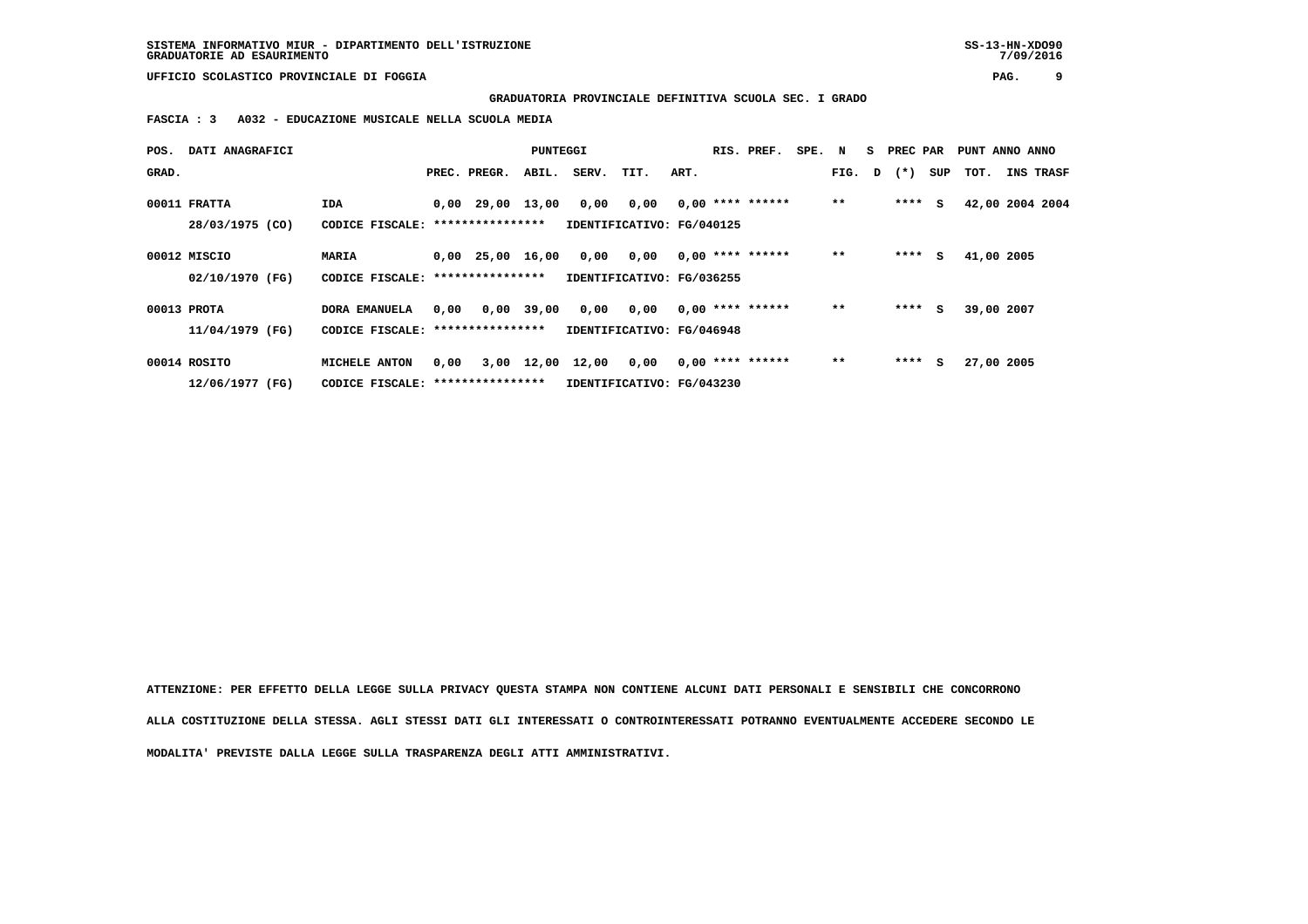**GRADUATORIA PROVINCIALE DEFINITIVA SCUOLA SEC. I GRADO**

 **FASCIA : 3 A043 - ITALIANO STORIA ED EDUCAZIONE CIVICA,GEOGRAFIA NELLA SCUOLA MEDIA**

|       | POS. DATI ANAGRAFICI                                                                                                            |                                                            |                                | PUNTEGGI |                                                |                           |      | RIS. PREF. SPE.      | N            | s | PREC PAR |                      | PUNT ANNO ANNO          |  |
|-------|---------------------------------------------------------------------------------------------------------------------------------|------------------------------------------------------------|--------------------------------|----------|------------------------------------------------|---------------------------|------|----------------------|--------------|---|----------|----------------------|-------------------------|--|
| GRAD. |                                                                                                                                 |                                                            | PREC. PREGR.                   |          | ABIL. SERV.                                    | TIT.                      | ART. |                      | FIG.         | D | (*) SUP  |                      | TOT. INS TRASF          |  |
|       | 00001 CASSANO                                                                                                                   | <b>NELLA</b>                                               | $0.00 \quad 26.00 \quad 42.00$ |          | 36,00                                          | 0.00                      |      | $0.00$ **** ****** P | **           |   |          | **** S 104,00 2007   |                         |  |
|       | 15/04/1978 (FG)                                                                                                                 | CODICE FISCALE: ****************                           |                                |          |                                                | IDENTIFICATIVO: FG/047125 |      |                      |              |   |          |                      |                         |  |
|       | 00002 FRINO                                                                                                                     | <b>LOREDANA</b>                                            | 0,00 25,00 42,00 36,00         |          |                                                | 0,00                      |      | $0.00$ **** ****** P | $\star\star$ |   |          | **** S 103,00 2007   |                         |  |
|       | 16/12/1980 (FG)                                                                                                                 | CODICE FISCALE: ****************                           |                                |          |                                                | IDENTIFICATIVO: FG/046595 |      |                      |              |   |          |                      |                         |  |
|       | 00003 PETRUCCELLI                                                                                                               | <b>INCORONATA</b>                                          | $0.00 \quad 48.00 \quad 15.00$ |          | 36,00                                          | 4,00                      |      | $0.00$ **** ******   | $* *$        |   |          | **** S 103,00 2007   |                         |  |
|       | 01/09/1972 (FG)                                                                                                                 | CODICE FISCALE: ****************                           |                                |          |                                                | IDENTIFICATIVO: FG/040240 |      |                      |              |   |          |                      |                         |  |
|       | 00004 TERRACCIANO                                                                                                               | ROSANNA ASSUN                                              |                                |          | 0,00 49,00 17,00 36,00                         | 0,00 0,00 **** ******     |      |                      | $* *$        |   |          | **** S 102,00 2007   |                         |  |
|       | 24/08/1966 (FG)                                                                                                                 | CODICE FISCALE: *****************                          |                                |          |                                                | IDENTIFICATIVO: FG/023122 |      |                      |              |   |          |                      |                         |  |
|       | 00005 BORRELLI                                                                                                                  | <b>ALBERINA</b>                                            | $0.00 \quad 19.00 \quad 41.00$ |          | 36,00                                          | 5,00                      |      | $0.00$ **** ******   | $* *$        |   |          | X **** S 101,00 2009 |                         |  |
|       | 06/12/1967 (FG)                                                                                                                 | CODICE FISCALE: ****************                           |                                |          |                                                | IDENTIFICATIVO: FG/077365 |      |                      |              |   |          |                      |                         |  |
|       | 00006 U ADDATO                                                                                                                  | <b>ANTONELLA</b>                                           | 0,00 21,00 42,00 36,00         |          |                                                | 1,00 0,00 **** ****** P   |      |                      | $***$        |   |          | X **** S 100,00 2007 |                         |  |
|       | 01/11/1981 (FG)                                                                                                                 | CODICE FISCALE: ****************                           |                                |          |                                                | IDENTIFICATIVO: FG/045870 |      |                      |              |   |          |                      |                         |  |
|       | 00007 TRIGLIONE                                                                                                                 | <b>CLAUDIA</b>                                             | $0,00$ $21,00$ $42,00$ $36,00$ |          |                                                | 1,00                      |      | $0,00$ **** ****** P | $* *$        |   |          | **** S 100,00 2007   |                         |  |
|       | $16/12/1980$ (BA)                                                                                                               | CODICE FISCALE: ****************                           |                                |          |                                                | IDENTIFICATIVO: FG/047274 |      |                      |              |   |          |                      |                         |  |
|       | 00008 DEFAZIO                                                                                                                   | <b>ROSANNA</b>                                             | 0,00 20,00 42,00 36,00         |          |                                                | 2,00                      |      | $0.00$ **** ****** P | $***$        |   |          | **** S 100,00 2009   |                         |  |
|       | 03/02/1976 (MI)                                                                                                                 | CODICE FISCALE: ****************                           |                                |          |                                                | IDENTIFICATIVO: FG/037252 |      |                      |              |   |          |                      |                         |  |
|       | 00009 CARANGELLA                                                                                                                | <b>VALERIO</b>                                             |                                |          | $0,00$ 45,00 42,00 12,00 1,00 0,00 **** ****** |                           |      |                      | $***$        |   |          |                      | **** S 100,00 2014 2014 |  |
|       | 26/05/1981 (FG)                                                                                                                 | CODICE FISCALE: **************** IDENTIFICATIVO: FG/086857 |                                |          |                                                |                           |      |                      |              |   |          |                      |                         |  |
|       | ATTENZIONE: PER EFFETTO DELLA LEGGE SULLA PRIVACY QUESTA STAMPA NON CONTIENE ALCUNI DATI PERSONALI E SENSIBILI CHE CONCORRONO   |                                                            |                                |          |                                                |                           |      |                      |              |   |          |                      |                         |  |
|       | ALLA COSTITUZIONE DELLA STESSA. AGLI STESSI DATI GLI INTERESSATI O CONTROINTERESSATI POTRANNO EVENTUALMENTE ACCEDERE SECONDO LE |                                                            |                                |          |                                                |                           |      |                      |              |   |          |                      |                         |  |
|       | MODALITA' PREVISTE DALLA LEGGE SULLA TRASPARENZA DEGLI ATTI AMMINISTRATIVI.                                                     |                                                            |                                |          |                                                |                           |      |                      |              |   |          |                      |                         |  |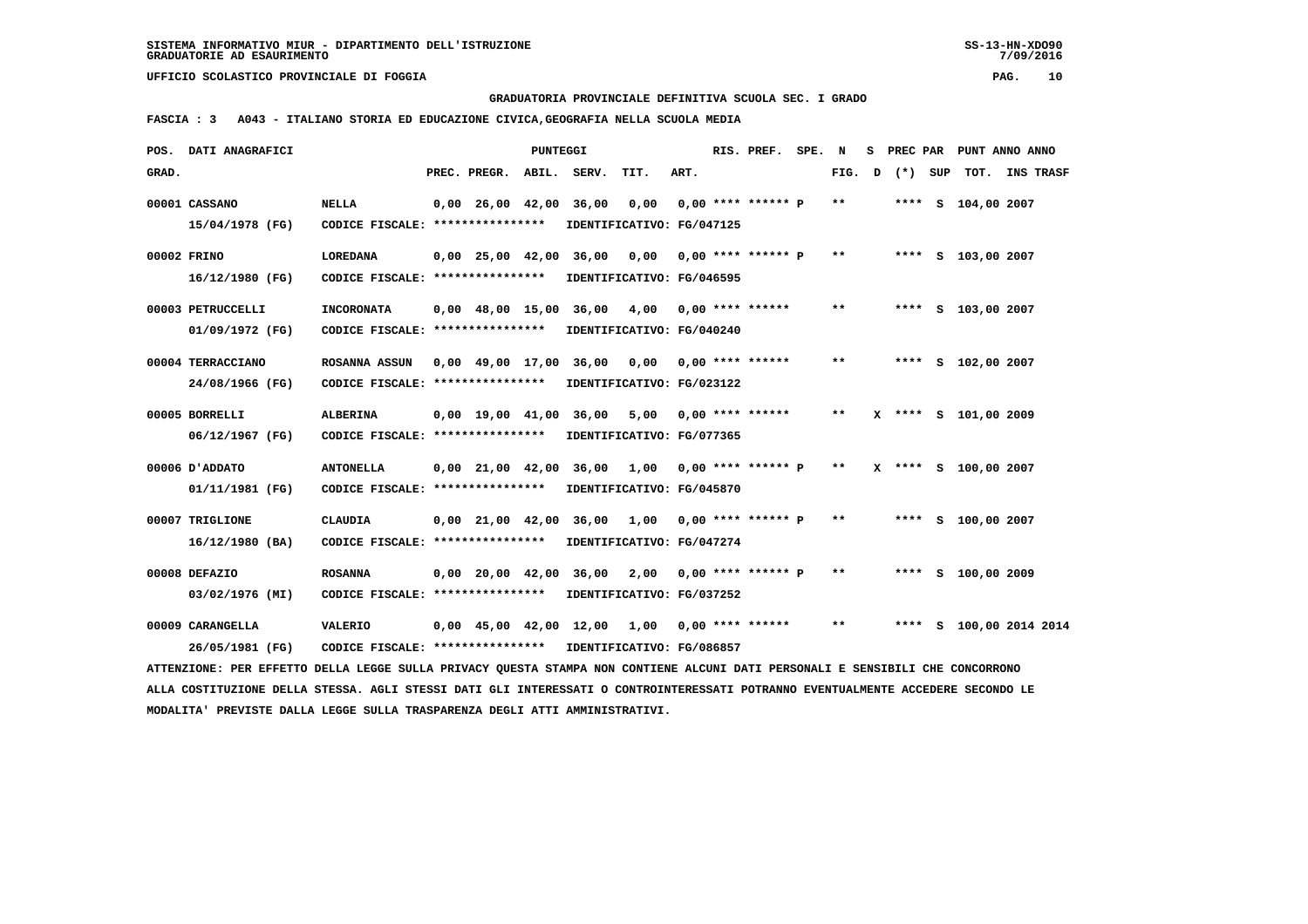**GRADUATORIA PROVINCIALE DEFINITIVA SCUOLA SEC. I GRADO**

 **FASCIA : 3 A043 - ITALIANO STORIA ED EDUCAZIONE CIVICA,GEOGRAFIA NELLA SCUOLA MEDIA**

|       | POS. DATI ANAGRAFICI                                                                                                            |                                                            |      |                          | PUNTEGGI   |                               |                                                           |      | RIS. PREF. SPE.      | N     | s | PREC PAR |            | PUNT ANNO ANNO |
|-------|---------------------------------------------------------------------------------------------------------------------------------|------------------------------------------------------------|------|--------------------------|------------|-------------------------------|-----------------------------------------------------------|------|----------------------|-------|---|----------|------------|----------------|
| GRAD. |                                                                                                                                 |                                                            |      | PREC. PREGR. ABIL. SERV. |            |                               | TIT.                                                      | ART. |                      | FIG.  | D | (*) SUP  |            | TOT. INS TRASF |
|       | 00010 DI NUNZIO                                                                                                                 | <b>GIADA</b>                                               |      |                          |            |                               | 0,00 16,00 42,00 36,00 0,00                               |      | $0.00$ **** ****** P | **    |   | $***$ S  | 94,00 2005 |                |
|       | 01/10/1978 (CB)                                                                                                                 | CODICE FISCALE: ****************                           |      |                          |            |                               | IDENTIFICATIVO: FG/043217                                 |      |                      |       |   |          |            |                |
|       | 00011 DI GENNARO                                                                                                                | <b>GIOVANNA</b>                                            |      |                          |            | $0,00$ 12,00 42,00 36,00 3,00 |                                                           |      | $0,00$ **** ****** P | $* *$ |   | **** S   | 93,00 2009 |                |
|       | 17/04/1980 (FG)                                                                                                                 | CODICE FISCALE: *****************                          |      |                          |            |                               | IDENTIFICATIVO: FG/077515                                 |      |                      |       |   |          |            |                |
|       | 00012 LI QUADRI                                                                                                                 | <b>GABRIELLA ROS</b>                                       |      |                          |            |                               | $0,00$ 6,00 42,00 36,00 4,00 0,00 **** ******             |      |                      | $* *$ |   | **** S   | 88,00 2009 |                |
|       | 08/10/1978 (FG)                                                                                                                 | CODICE FISCALE: *****************                          |      |                          |            |                               | IDENTIFICATIVO: FG/077385                                 |      |                      |       |   |          |            |                |
|       | 00013 DRAGONE                                                                                                                   | PALMA MARIA                                                | 0,00 |                          |            |                               | 3,00 42,00 36,00 6,00 0,00 **** ****** P                  |      |                      | $* *$ |   | $***$ S  | 87,00 2009 |                |
|       | $15/09/1969$ (TA)                                                                                                               | CODICE FISCALE: ****************                           |      |                          |            |                               | IDENTIFICATIVO: FG/077482                                 |      |                      |       |   |          |            |                |
|       | 00014 ABATE                                                                                                                     | VALENTINA                                                  | 0,00 |                          |            |                               | 9,00 $42,00$ 30,00 $4,00$ 0,00 **** ****** P              |      |                      | $* *$ |   | $***$ S  | 85,00 2007 |                |
|       | 23/03/1973 (FG)                                                                                                                 | CODICE FISCALE: *****************                          |      |                          |            |                               | IDENTIFICATIVO: FG/046029                                 |      |                      |       |   |          |            |                |
|       | 00015 CEDDIA                                                                                                                    | LUCIA                                                      | 0,00 |                          | 9,00 42,00 |                               | 24,00 1,00 0,00 **** ****** P                             |      |                      | $* *$ |   | $***$ S  | 76,00 2007 |                |
|       | 28/09/1969 (FG)                                                                                                                 | CODICE FISCALE: *****************                          |      |                          |            |                               | IDENTIFICATIVO: FG/047161                                 |      |                      |       |   |          |            |                |
|       | 00016 PREZIOSI                                                                                                                  | <b>MARIA</b>                                               |      |                          |            |                               | $0,00$ 18,00 42,00 12,00 0,00 0,00 **** ****** P          |      |                      | $* *$ |   | $***$ S  | 72,00 2007 |                |
|       | 15/12/1971 (FG)                                                                                                                 | CODICE FISCALE: *****************                          |      |                          |            |                               | IDENTIFICATIVO: FG/046413                                 |      |                      |       |   |          |            |                |
|       | 00017 TEDESCO                                                                                                                   | <b>ANNA</b>                                                | 0,00 |                          |            |                               | $0.00$ 17.00 36.00 16.00 0.00 **** ****** P               |      |                      | $* *$ |   | **** S   | 69,00 2007 |                |
|       | 22/02/1978 (FG)                                                                                                                 | CODICE FISCALE: *****************                          |      |                          |            |                               | IDENTIFICATIVO: FG/046009                                 |      |                      |       |   |          |            |                |
|       | 00018 VALENTE                                                                                                                   | <b>GIUSEPPINA</b>                                          |      |                          |            |                               | $0,00$ $0,00$ $18,00$ $34,00$ $6,00$ $0,00$ **** ****** P |      |                      | $* *$ |   | **** S   | 58,00 2009 |                |
|       | 28/02/1976 (FG)                                                                                                                 | CODICE FISCALE: **************** IDENTIFICATIVO: FG/077305 |      |                          |            |                               |                                                           |      |                      |       |   |          |            |                |
|       | ATTENZIONE: PER EFFETTO DELLA LEGGE SULLA PRIVACY QUESTA STAMPA NON CONTIENE ALCUNI DATI PERSONALI E SENSIBILI CHE CONCORRONO   |                                                            |      |                          |            |                               |                                                           |      |                      |       |   |          |            |                |
|       | ALLA COSTITUZIONE DELLA STESSA. AGLI STESSI DATI GLI INTERESSATI O CONTROINTERESSATI POTRANNO EVENTUALMENTE ACCEDERE SECONDO LE |                                                            |      |                          |            |                               |                                                           |      |                      |       |   |          |            |                |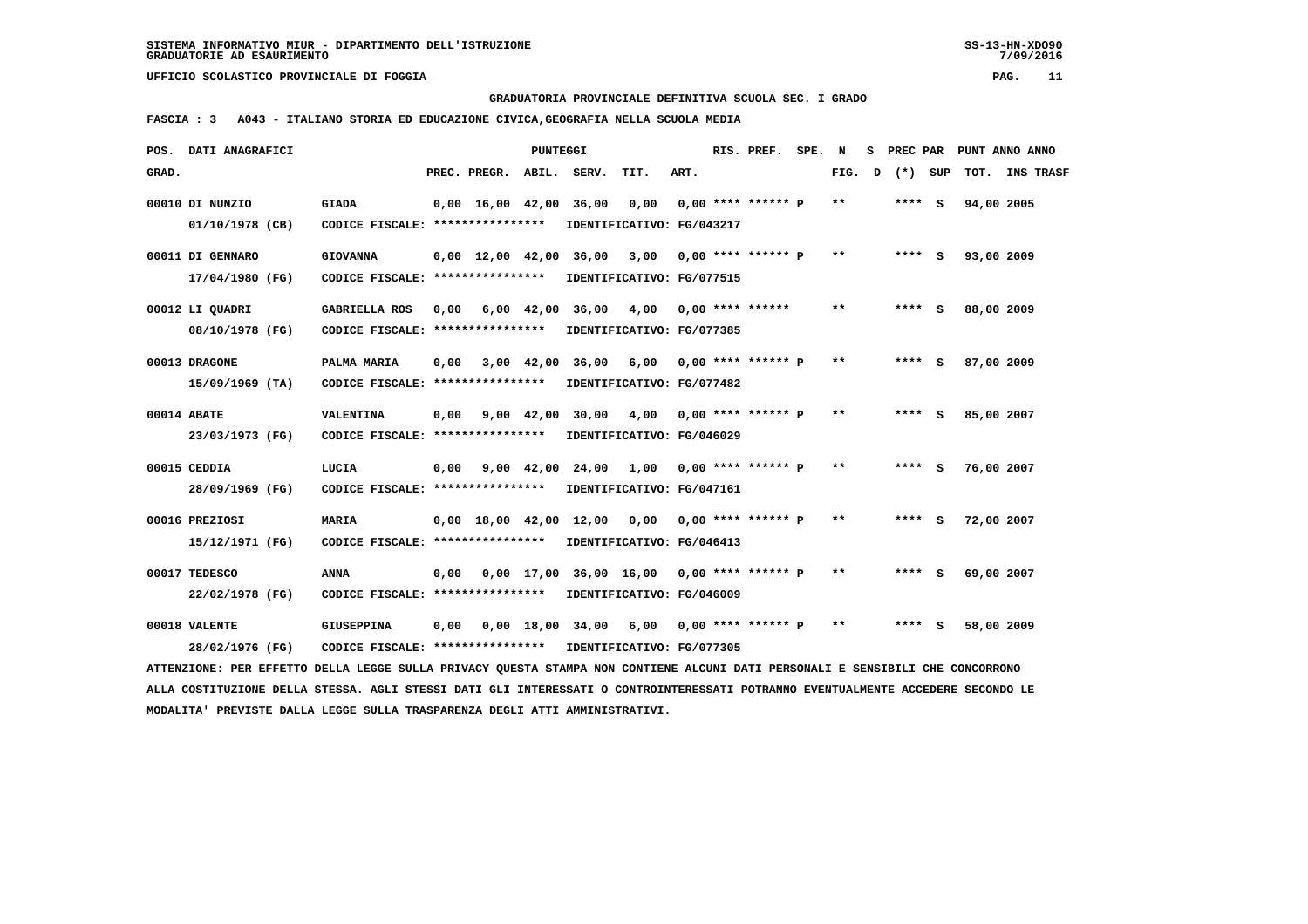**GRADUATORIA PROVINCIALE DEFINITIVA SCUOLA SEC. I GRADO**

 **FASCIA : 3 A043 - ITALIANO STORIA ED EDUCAZIONE CIVICA,GEOGRAFIA NELLA SCUOLA MEDIA**

| POS.  | DATI ANAGRAFICI                                                                                                               |                                   |      |                        | <b>PUNTEGGI</b> |       |                           |      | RIS. PREF.                | SPE. | N     | s | PREC PAR     |            | PUNT ANNO ANNO   |
|-------|-------------------------------------------------------------------------------------------------------------------------------|-----------------------------------|------|------------------------|-----------------|-------|---------------------------|------|---------------------------|------|-------|---|--------------|------------|------------------|
| GRAD. |                                                                                                                               |                                   |      | PREC. PREGR.           | ABIL.           | SERV. | TIT.                      | ART. |                           |      | FIG.  | D | (*) SUP      | TOT.       | <b>INS TRASF</b> |
|       | 00019 GRAFONE                                                                                                                 | <b>ROMINA</b>                     | 0,00 |                        | 3,00 18,00      | 36,00 | 0,00                      |      | $0.00$ **** ******        |      | $* *$ |   | **** S       | 57,00 2009 |                  |
|       | 06/12/1974 (FG)                                                                                                               | CODICE FISCALE: ****************  |      |                        |                 |       | IDENTIFICATIVO: FG/077380 |      |                           |      |       |   |              |            |                  |
|       | 00020 CARIGLIA                                                                                                                | LUANA                             | 0,00 |                        | 0.00 18.00      | 35,00 | 0,00                      |      | $0.00$ **** ****** P      |      | $* *$ |   | $***$ S      | 53,00 2009 |                  |
|       | 27/05/1976 (FG)                                                                                                               | CODICE FISCALE: ****************  |      |                        |                 |       | IDENTIFICATIVO: FG/077346 |      |                           |      |       |   |              |            |                  |
|       | 00021 D'AVENA                                                                                                                 | <b>NATALIA</b>                    |      | $0,00$ 28,00 18,00     |                 | 0,00  | 0,00                      |      | $0.00*********$           |      | $***$ |   | $X$ **** S   | 46,00 2005 |                  |
|       | 30/04/1975 (FG)                                                                                                               | CODICE FISCALE: ***************** |      |                        |                 |       | IDENTIFICATIVO: FG/043453 |      |                           |      |       |   |              |            |                  |
|       | 00022 PECORELLI                                                                                                               | <b>MARINELLA</b>                  |      | $0,00$ 27,00 18,00     |                 | 0,00  | 0,00                      |      | $0.00$ **** ******        |      | $* *$ |   | **** S       | 45,00 2007 |                  |
|       | 24/11/1967 (FG)                                                                                                               | CODICE FISCALE: ***************** |      |                        |                 |       | IDENTIFICATIVO: FG/040339 |      |                           |      |       |   |              |            |                  |
|       | 00023 CRINCOLI                                                                                                                | <b>NICOLETTA</b>                  | 0,00 |                        | $0,00$ 42,00    | 0,00  | 0,00                      |      | $0,00$ **** ******        |      | **    | x | $***$ S      | 42,00 2007 |                  |
|       | 08/07/1977 (FG)                                                                                                               | CODICE FISCALE: ****************  |      |                        |                 |       | IDENTIFICATIVO: FG/046001 |      |                           |      |       |   |              |            |                  |
|       | 00024 TRICARICO                                                                                                               | <b>LEONARDO</b>                   | 0,00 |                        | 2,00 39,00      | 0,00  |                           |      | $0,00$ $0,00$ **** ****** |      | $* *$ |   | $***$ S      | 41,00 2009 |                  |
|       | 28/05/1977 (FG)                                                                                                               | CODICE FISCALE: ****************  |      |                        |                 |       | IDENTIFICATIVO: FG/077448 |      |                           |      |       |   |              |            |                  |
|       | 00025 VILLANI                                                                                                                 | <b>ROBERTA</b>                    | 0,00 |                        | $6,00$ 18,00    |       | 16,00 0,00                |      | $0.00$ **** ****** P      |      | $***$ |   | **** S       | 40,00 2009 |                  |
|       | 14/07/1978 (FG)                                                                                                               | CODICE FISCALE: ****************  |      |                        |                 |       | IDENTIFICATIVO: FG/077286 |      |                           |      |       |   |              |            |                  |
|       | 00026 GORGOGLIONE                                                                                                             | <b>CARMELA</b>                    |      | $0,00$ 25,00 14,00     |                 | 0,00  | 0,00                      |      | $0,00$ **** ******        |      | **    |   | **** S       | 39,00 2000 |                  |
|       | 14/08/1960 (FG)                                                                                                               | CODICE FISCALE: ****************  |      |                        |                 |       | IDENTIFICATIVO: FG/020880 |      |                           |      |       |   |              |            |                  |
|       | 00027 GRILLO                                                                                                                  | FELICIA                           |      | $0,00$ $21,00$ $18,00$ |                 | 0,00  | 0,00 0,00 **** ****** P   |      |                           |      | $***$ |   | $X$ **** $S$ | 39,00 2007 |                  |
|       | 02/07/1976 (FG)                                                                                                               | CODICE FISCALE: ***************** |      |                        |                 |       | IDENTIFICATIVO: FG/046307 |      |                           |      |       |   |              |            |                  |
|       | ATTENZIONE: PER EFFETTO DELLA LEGGE SULLA PRIVACY QUESTA STAMPA NON CONTIENE ALCUNI DATI PERSONALI E SENSIBILI CHE CONCORRONO |                                   |      |                        |                 |       |                           |      |                           |      |       |   |              |            |                  |

 **ALLA COSTITUZIONE DELLA STESSA. AGLI STESSI DATI GLI INTERESSATI O CONTROINTERESSATI POTRANNO EVENTUALMENTE ACCEDERE SECONDO LE MODALITA' PREVISTE DALLA LEGGE SULLA TRASPARENZA DEGLI ATTI AMMINISTRATIVI.**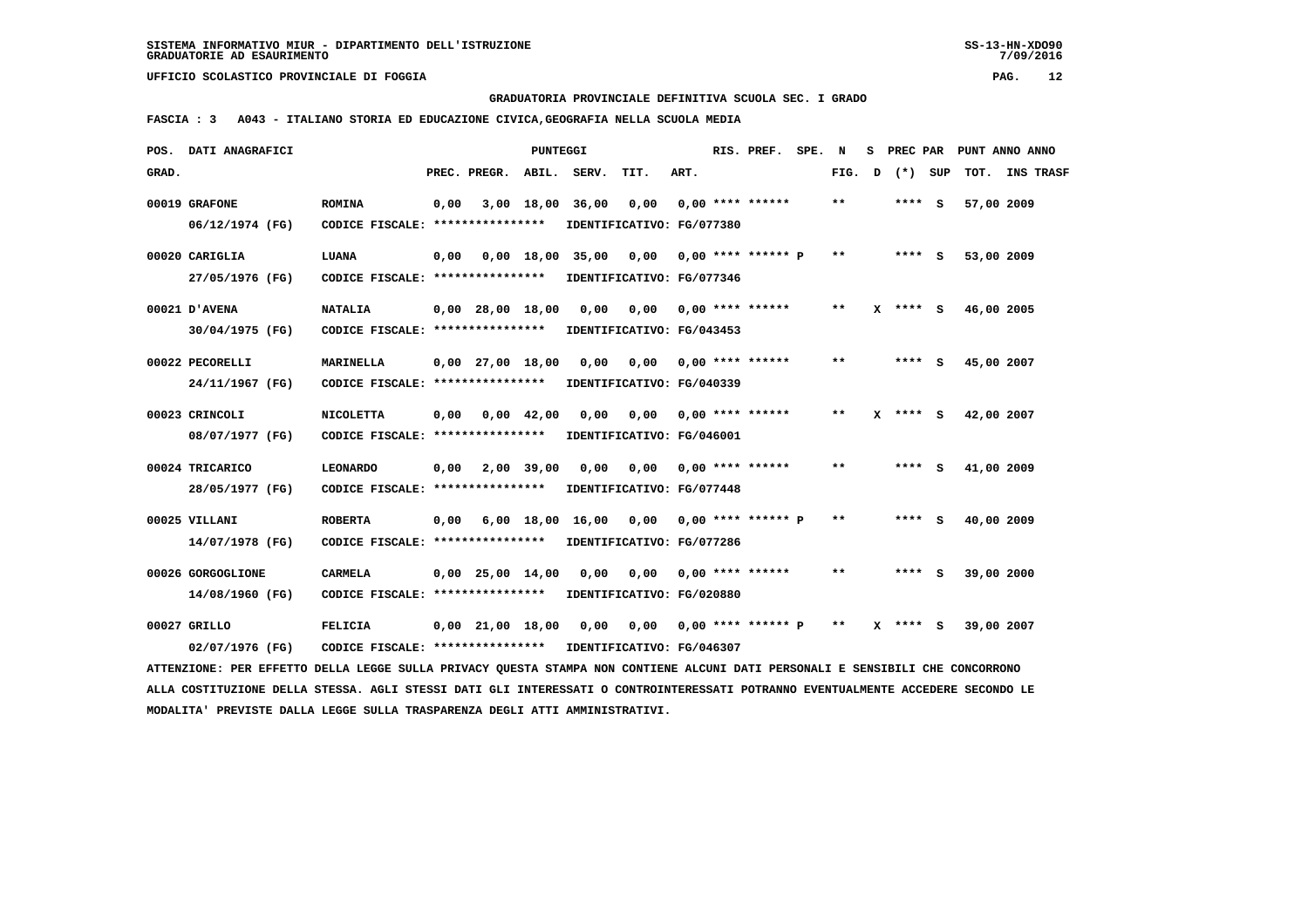**GRADUATORIA PROVINCIALE DEFINITIVA SCUOLA SEC. I GRADO**

 **FASCIA : 3 A043 - ITALIANO STORIA ED EDUCAZIONE CIVICA,GEOGRAFIA NELLA SCUOLA MEDIA**

|            | POS. DATI ANAGRAFICI                                                                                                            |                                  |      |                                | PUNTEGGI   |                       |                           |      | RIS. PREF. SPE. N         |       |              |            | S PREC PAR PUNT ANNO ANNO |
|------------|---------------------------------------------------------------------------------------------------------------------------------|----------------------------------|------|--------------------------------|------------|-----------------------|---------------------------|------|---------------------------|-------|--------------|------------|---------------------------|
| GRAD.      |                                                                                                                                 |                                  |      | PREC. PREGR. ABIL. SERV.       |            |                       | TIT.                      | ART. |                           | FIG.  | D (*) SUP    |            | TOT. INS TRASF            |
|            | 00028 BORRELLI                                                                                                                  | <b>MARIA POMPEA</b>              |      | $0,00 \quad 16,00 \quad 18,00$ |            | 0,00                  | 3,00                      |      | $0,00$ **** ****** P      | $* *$ | $X$ **** $S$ | 37,00 2004 |                           |
|            | 23/10/1978 (FG)                                                                                                                 | CODICE FISCALE: **************** |      |                                |            |                       | IDENTIFICATIVO: FG/040580 |      |                           |       |              |            |                           |
|            | 00029 DE STEFANO                                                                                                                | <b>MARIA PIA</b>                 |      | $0,00 \quad 16,00 \quad 18,00$ |            | 0,00                  | 3,00                      |      | 0,00 **** ****** P        | $* *$ | $***$ S      | 37,00 2005 |                           |
|            | 08/09/1976 (FG)                                                                                                                 | CODICE FISCALE: **************** |      |                                |            |                       | IDENTIFICATIVO: FG/040479 |      |                           |       |              |            |                           |
|            | 00030 DE GIOVINE                                                                                                                | <b>MARTA STELLA</b>              |      | $0,00 \quad 19,00 \quad 18,00$ |            | 0,00                  | 0,00 0,00 **** ******     |      |                           | $**$  | $X$ **** $S$ | 37,00 2007 |                           |
|            | 07/06/1979 (FG)                                                                                                                 | CODICE FISCALE: **************** |      |                                |            |                       | IDENTIFICATIVO: FG/045860 |      |                           |       |              |            |                           |
|            | 00031 DI MISCIO                                                                                                                 | <b>MARIA TERESA</b>              |      | $0.00 \quad 16.00 \quad 18.00$ |            | 0.00                  | 0.00                      |      | 0,00 **** ****** P        | $* *$ | $X$ **** $S$ | 34,00 2005 |                           |
|            | 03/07/1975 (FG)                                                                                                                 | CODICE FISCALE: **************** |      |                                |            |                       | IDENTIFICATIVO: FG/043279 |      |                           |       |              |            |                           |
|            | 00032 PALUMBO                                                                                                                   | ANNA                             |      | $0.00 \quad 13.00 \quad 18.00$ |            | 0,00                  |                           |      | $3,00$ 0,00 **** ****** P | **    | **** S       | 34,00 2007 |                           |
|            | 17/03/1983 (FG)                                                                                                                 | CODICE FISCALE: **************** |      |                                |            |                       | IDENTIFICATIVO: FG/046271 |      |                           |       |              |            |                           |
|            | 00033 LEONE                                                                                                                     | DANIELA TERES                    | 0,00 |                                | 8,00 18,00 | 0,00                  | 5,00                      |      | $0,00$ **** ****** P      | $***$ | **** S       | 31,00 2005 |                           |
|            | 14/07/1966 (FG)                                                                                                                 | CODICE FISCALE: **************** |      |                                |            |                       | IDENTIFICATIVO: FG/043523 |      |                           |       |              |            |                           |
|            | 00034 PIZZULO                                                                                                                   | <b>GIOVANNA</b>                  | 0,00 |                                | 7,00 18,00 | 0,00                  |                           |      | $6,00$ 0,00 **** ****** P | **    | **** S       |            | 31,00 2011 2011           |
|            | 24/01/1980 (AV)                                                                                                                 | CODICE FISCALE: **************** |      |                                |            |                       | IDENTIFICATIVO: FG/082385 |      |                           |       |              |            |                           |
| 00035 NOTA |                                                                                                                                 | ANNA                             | 0,00 |                                |            | 2,00 16,00 12,00 0,00 |                           |      | $0.00$ **** ******        | **    | **** S       | 30,00 2007 |                           |
|            | 03/10/1972 (FG)                                                                                                                 | CODICE FISCALE: **************** |      |                                |            |                       | IDENTIFICATIVO: FG/037422 |      |                           |       |              |            |                           |
| 00036 ENA  |                                                                                                                                 | ANNA ERIKA                       |      | $0,00 \quad 12,00 \quad 18,00$ |            | 0,00                  | 0,00                      |      | $0,00$ **** ******        | $* *$ | $X$ **** S   | 30,00 2007 |                           |
|            | 06/12/1978 (FG)                                                                                                                 | CODICE FISCALE: **************** |      |                                |            |                       | IDENTIFICATIVO: FG/046174 |      |                           |       |              |            |                           |
|            | ATTENZIONE: PER EFFETTO DELLA LEGGE SULLA PRIVACY OUESTA STAMPA NON CONTIENE ALCUNI DATI PERSONALI E SENSIBILI CHE CONCORRONO   |                                  |      |                                |            |                       |                           |      |                           |       |              |            |                           |
|            | ALLA COSTITUZIONE DELLA STESSA. AGLI STESSI DATI GLI INTERESSATI O CONTROINTERESSATI POTRANNO EVENTUALMENTE ACCEDERE SECONDO LE |                                  |      |                                |            |                       |                           |      |                           |       |              |            |                           |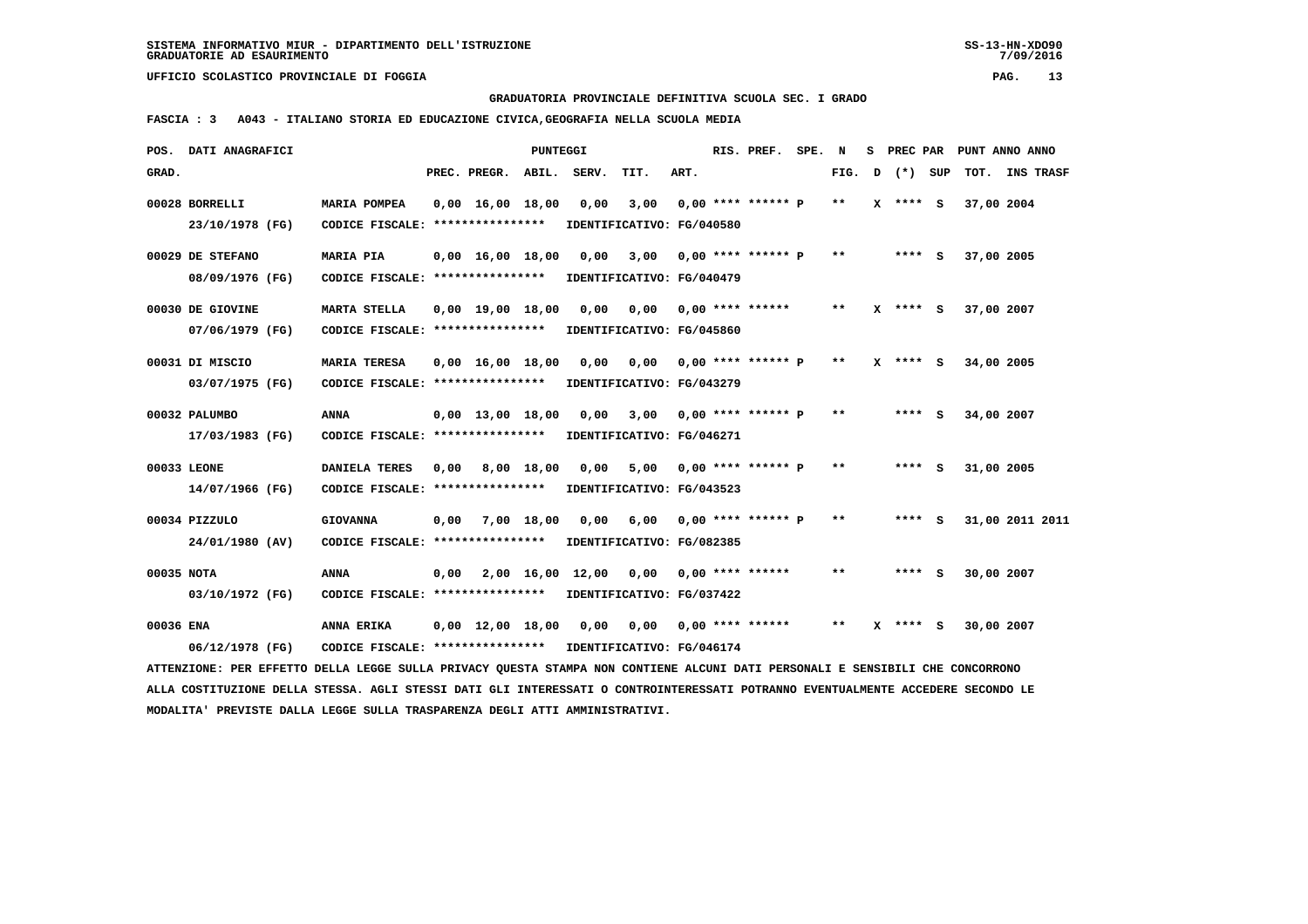**GRADUATORIA PROVINCIALE DEFINITIVA SCUOLA SEC. I GRADO**

 **FASCIA : 3 A043 - ITALIANO STORIA ED EDUCAZIONE CIVICA,GEOGRAFIA NELLA SCUOLA MEDIA**

|            | POS. DATI ANAGRAFICI                                                                                                            |                                                     |      |                                | PUNTEGGI     |                           |                                   |      | RIS. PREF. SPE.             | N     | s |         | PREC PAR PUNT ANNO ANNO |                  |
|------------|---------------------------------------------------------------------------------------------------------------------------------|-----------------------------------------------------|------|--------------------------------|--------------|---------------------------|-----------------------------------|------|-----------------------------|-------|---|---------|-------------------------|------------------|
| GRAD.      |                                                                                                                                 |                                                     |      | PREC. PREGR.                   | ABIL.        | SERV.                     | TIT.                              | ART. |                             | FIG.  | D | (*) SUP | тот.                    | <b>INS TRASF</b> |
|            | 00037 FACENNA<br>28/05/1979 (FG)                                                                                                | <b>LEONARDA</b><br>CODICE FISCALE: **************** |      | $0,00 \quad 13,00 \quad 17,00$ |              | 0,00                      | 0,00<br>IDENTIFICATIVO: FG/082484 |      | $0,00$ **** ****** P        | **    |   | **** S  | 30,00 2011 2011         |                  |
|            |                                                                                                                                 |                                                     |      |                                |              |                           |                                   |      |                             |       |   |         |                         |                  |
|            | 00038 FINIZIO                                                                                                                   | <b>SIMONA</b>                                       |      | $0.00$ 13,00 16,00             |              | 0.00                      | 0,00                              |      | 0,00 **** ******            | $* *$ |   | **** S  | 29,00 2007              |                  |
|            | 04/08/1978 (FG)                                                                                                                 | CODICE FISCALE: *****************                   |      |                                |              |                           | IDENTIFICATIVO: FG/046416         |      |                             |       |   |         |                         |                  |
|            | 00039 BUCCINO                                                                                                                   | <b>MILENA</b>                                       |      | $0.00 \quad 12.00 \quad 16.00$ |              | 0,00                      | 1,00 0,00 **** ****** P           |      |                             | $* *$ |   | **** S  | 29,00 2007              |                  |
|            | 17/04/1975 (FG)                                                                                                                 | CODICE FISCALE: ****************                    |      |                                |              |                           | IDENTIFICATIVO: FG/046792         |      |                             |       |   |         |                         |                  |
|            | 00040 VALENTINO                                                                                                                 | <b>GRAZIA</b>                                       | 0,00 |                                | $9,00$ 18,00 | 0.00                      |                                   |      | $1,00$ 0,00 **** ****** P   | $**$  |   | **** S  | 28,00 2007              |                  |
|            | 27/09/1975 (FG)                                                                                                                 | CODICE FISCALE: ****************                    |      |                                |              |                           | IDENTIFICATIVO: FG/046884         |      |                             |       |   |         |                         |                  |
|            | 00041 FORTAREZZA                                                                                                                | <b>DONATA</b>                                       | 0,00 |                                | 9,00 18,00   | 0,00                      |                                   |      | $1,00$ 0,00 **** ****** P   | $* *$ |   | $***$ S | 28,00 2007              |                  |
|            | 09/06/1980 (FG)                                                                                                                 | CODICE FISCALE: ****************                    |      |                                |              |                           | IDENTIFICATIVO: FG/046485         |      |                             |       |   |         |                         |                  |
|            | 00042 ZORRETTI                                                                                                                  | <b>ANNUNZIATA</b>                                   |      | $0.00 \quad 10.00 \quad 18.00$ |              | 0,00                      | 0,00 0,00 **** ****** P           |      |                             | $* *$ |   | **** S  | 28,00 2007              |                  |
|            | 06/02/1977 (FG)                                                                                                                 | CODICE FISCALE: ****************                    |      |                                |              |                           | IDENTIFICATIVO: FG/046811         |      |                             |       |   |         |                         |                  |
|            | 00043 CERRATO                                                                                                                   | MARIA ARCANGE                                       |      | $0,00 \quad 10,00 \quad 18,00$ |              | 0.00                      |                                   |      | $0,00$ $0,00$ **** ******   | **    |   | **** S  | 28,00 2007              |                  |
|            | 06/01/1971 (FG)                                                                                                                 | CODICE FISCALE: ****************                    |      |                                |              |                           | IDENTIFICATIVO: FG/046991         |      |                             |       |   |         |                         |                  |
|            | O0044 D'ONOFRIO                                                                                                                 | MARIA ANGELA                                        | 0.00 |                                | 9,00 18,00   | 0.00                      | 1,00                              |      | $0.00$ **** ******          | $* *$ |   | **** S  | 28,00 2007              |                  |
|            | 01/04/1979 (FG)                                                                                                                 | CODICE FISCALE: ****************                    |      |                                |              |                           | IDENTIFICATIVO: FG/045952         |      |                             |       |   |         |                         |                  |
| 00045 MARI |                                                                                                                                 | <b>MARIA ROSARIA</b>                                |      | $0,00$ $10,00$ $17,00$         |              | 0,00                      |                                   |      | $0,00$ $0,00$ **** ****** P | **    |   | **** S  | 27,00 2007              |                  |
|            | 11/12/1980 (FG)                                                                                                                 | CODICE FISCALE: ****************                    |      |                                |              | IDENTIFICATIVO: FG/046395 |                                   |      |                             |       |   |         |                         |                  |
|            | ATTENZIONE: PER EFFETTO DELLA LEGGE SULLA PRIVACY OUESTA STAMPA NON CONTIENE ALCUNI DATI PERSONALI E SENSIBILI CHE CONCORRONO   |                                                     |      |                                |              |                           |                                   |      |                             |       |   |         |                         |                  |
|            | ALLA COSTITUZIONE DELLA STESSA. AGLI STESSI DATI GLI INTERESSATI O CONTROINTERESSATI POTRANNO EVENTUALMENTE ACCEDERE SECONDO LE |                                                     |      |                                |              |                           |                                   |      |                             |       |   |         |                         |                  |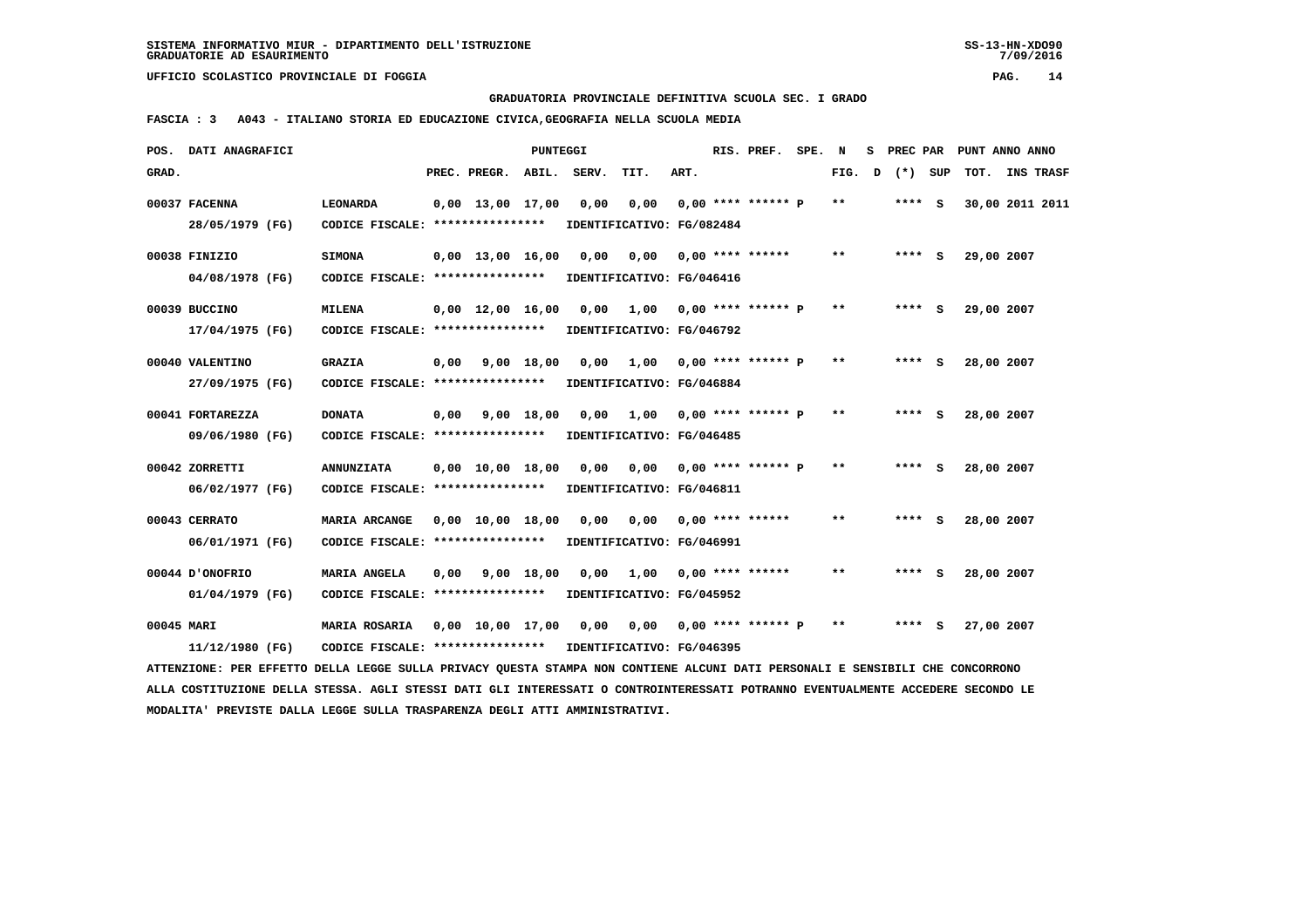**GRADUATORIA PROVINCIALE DEFINITIVA SCUOLA SEC. I GRADO**

 **FASCIA : 3 A043 - ITALIANO STORIA ED EDUCAZIONE CIVICA,GEOGRAFIA NELLA SCUOLA MEDIA**

|       | POS. DATI ANAGRAFICI                                                                                                            |                                                            |      |                              | PUNTEGGI |                           |                         |      | RIS. PREF. SPE. N            |       |   | S PREC PAR   |            | PUNT ANNO ANNO  |  |
|-------|---------------------------------------------------------------------------------------------------------------------------------|------------------------------------------------------------|------|------------------------------|----------|---------------------------|-------------------------|------|------------------------------|-------|---|--------------|------------|-----------------|--|
| GRAD. |                                                                                                                                 |                                                            |      | PREC. PREGR.                 | ABIL.    | SERV.                     | TIT.                    | ART. |                              | FIG.  | D | (*) SUP      |            | TOT. INS TRASF  |  |
|       | 00046 SCOPECE                                                                                                                   | ANNA PIA                                                   |      | 0,00 10,00 17,00             |          | 0,00                      | 0,00                    |      | $0.00$ **** ****** P         | $***$ |   | **** S       | 27,00 2007 |                 |  |
|       | 28/01/1976 (FG)                                                                                                                 | CODICE FISCALE: ****************                           |      |                              |          | IDENTIFICATIVO: FG/047158 |                         |      |                              |       |   |              |            |                 |  |
|       | 00047 DALO'                                                                                                                     | <b>FILOMENA</b>                                            |      | 0,00 9,00 17,00              |          | 0,00                      |                         |      | $1,00$ 0,00 **** ****** P ** |       |   | $***$ S      | 27,00 2007 |                 |  |
|       | 31/05/1977 (FG)                                                                                                                 | CODICE FISCALE: ****************                           |      |                              |          | IDENTIFICATIVO: FG/046031 |                         |      |                              |       |   |              |            |                 |  |
|       | 00048 DIGIOIA                                                                                                                   | <b>RITA</b>                                                |      | $0,00$ $6,00$ $17,00$ $0,00$ |          |                           | 4,00 0,00 **** ****** P |      |                              | $***$ |   | **** S       |            | 27,00 2011 2011 |  |
|       | 13/11/1979 (FG)                                                                                                                 | CODICE FISCALE: ****************                           |      |                              |          | IDENTIFICATIVO: FG/082391 |                         |      |                              |       |   |              |            |                 |  |
|       | 00049 RUSSO                                                                                                                     | <b>ROSANNA RITA</b>                                        |      | 0,00 12,00 14,00             |          | 0,00                      |                         |      | $0,00$ $0,00$ **** ******    | $* *$ |   | ****         | 26,00 2000 |                 |  |
|       | 17/08/1970 (FG)                                                                                                                 | CODICE FISCALE: ****************                           |      |                              |          | IDENTIFICATIVO: FG/020309 |                         |      |                              |       |   |              |            |                 |  |
|       | 00050 DI GENNARO                                                                                                                | ELVIRA LORENA                                              |      | $0.00 \t 6.00 \t 17.00$      |          | 0,00                      |                         |      | $3,00$ 0,00 **** ******      | $* *$ |   | **** S       | 26,00 2009 |                 |  |
|       | 14/03/1981 (FG)                                                                                                                 | CODICE FISCALE: *****************                          |      |                              |          | IDENTIFICATIVO: FG/077481 |                         |      |                              |       |   |              |            |                 |  |
|       | 00051 CLAPS                                                                                                                     | <b>ROSANGELA</b>                                           | 0,00 | 6,00 18,00                   |          | 0,00                      | 0,00 0,00 **** ****** P |      |                              | $***$ |   | $***$ S      |            | 24,00 2007 2007 |  |
|       | 29/05/1977 (BA)                                                                                                                 | CODICE FISCALE: ****************                           |      |                              |          | IDENTIFICATIVO: FG/046362 |                         |      |                              |       |   |              |            |                 |  |
|       | 00052 BATTIANTE                                                                                                                 | MARIA ISABELL                                              |      | 0,00 0,00 18,00              |          | 0.00                      |                         |      | $6,00$ 0,00 **** ******      | $* *$ |   | $***$ S      | 24,00 2009 |                 |  |
|       | 08/05/1971 (FG)                                                                                                                 | CODICE FISCALE: *****************                          |      |                              |          | IDENTIFICATIVO: FG/077313 |                         |      |                              |       |   |              |            |                 |  |
|       | 00053 GIOIA                                                                                                                     | <b>FRANCESCO</b>                                           |      | 0,00 0,00 18,00              |          | 0,00                      |                         |      | $0,00$ $0,00$ **** ******    | $***$ |   | $***$ S      |            | 18,00 2007 2007 |  |
|       | 16/06/1975 (FG)                                                                                                                 | CODICE FISCALE: *****************                          |      |                              |          | IDENTIFICATIVO: FG/047056 |                         |      |                              |       |   |              |            |                 |  |
|       | 00054 LO MELE                                                                                                                   | <b>ELIANA</b>                                              |      | $0,00$ $0,00$ $17,00$ $0,00$ |          |                           |                         |      |                              | $***$ |   | $X$ **** $S$ | 17,00 2007 |                 |  |
|       | 26/02/1982 (FG)                                                                                                                 | CODICE FISCALE: **************** IDENTIFICATIVO: FG/043704 |      |                              |          |                           |                         |      |                              |       |   |              |            |                 |  |
|       | ATTENZIONE: PER EFFETTO DELLA LEGGE SULLA PRIVACY QUESTA STAMPA NON CONTIENE ALCUNI DATI PERSONALI E SENSIBILI CHE CONCORRONO   |                                                            |      |                              |          |                           |                         |      |                              |       |   |              |            |                 |  |
|       | ALLA COSTITUZIONE DELLA STESSA. AGLI STESSI DATI GLI INTERESSATI O CONTROINTERESSATI POTRANNO EVENTUALMENTE ACCEDERE SECONDO LE |                                                            |      |                              |          |                           |                         |      |                              |       |   |              |            |                 |  |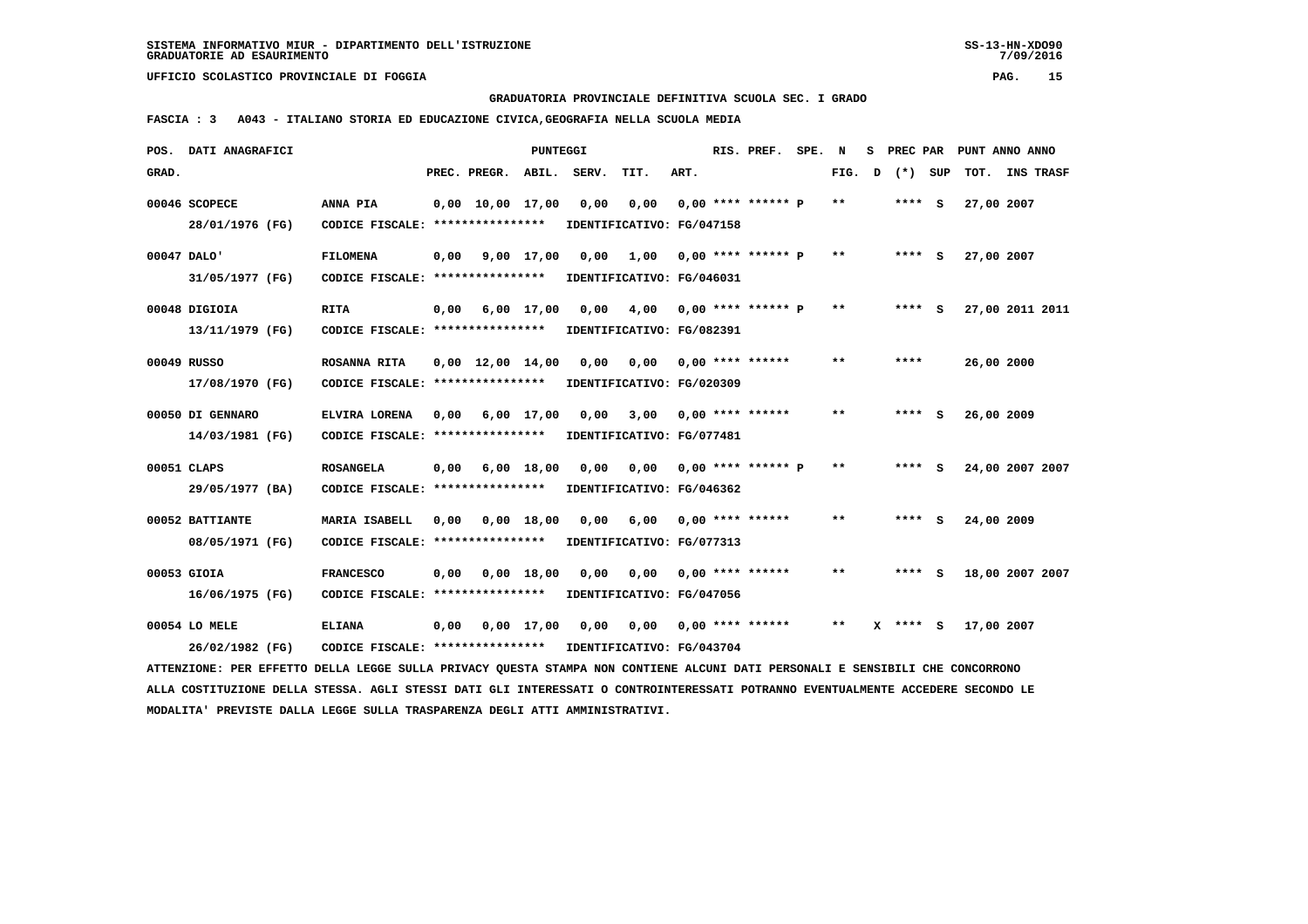**GRADUATORIA PROVINCIALE DEFINITIVA SCUOLA SEC. I GRADO**

 **FASCIA : 3 A043 - ITALIANO STORIA ED EDUCAZIONE CIVICA,GEOGRAFIA NELLA SCUOLA MEDIA**

| POS.  | <b>DATI ANAGRAFICI</b> |                                  |      |                    | PUNTEGGI |                |                           |      | RIS. PREF. | SPE. N |        | S PREC PAR | PUNT ANNO ANNO |           |           |
|-------|------------------------|----------------------------------|------|--------------------|----------|----------------|---------------------------|------|------------|--------|--------|------------|----------------|-----------|-----------|
| GRAD. |                        |                                  |      | PREC. PREGR. ABIL. |          | SERV.          | TIT.                      | ART. |            |        | FIG. D | $(*)$      | SUP TOT.       |           | INS TRASF |
|       | 00055 MARINELLI        | TONIA                            | 0.00 |                    |          | 3,00 6,00 0,00 |                           |      |            |        | $* *$  | X **** S   |                | 9,00 2007 |           |
|       | 25/05/1969 (FG)        | CODICE FISCALE: **************** |      |                    |          |                | IDENTIFICATIVO: FG/046207 |      |            |        |        |            |                |           |           |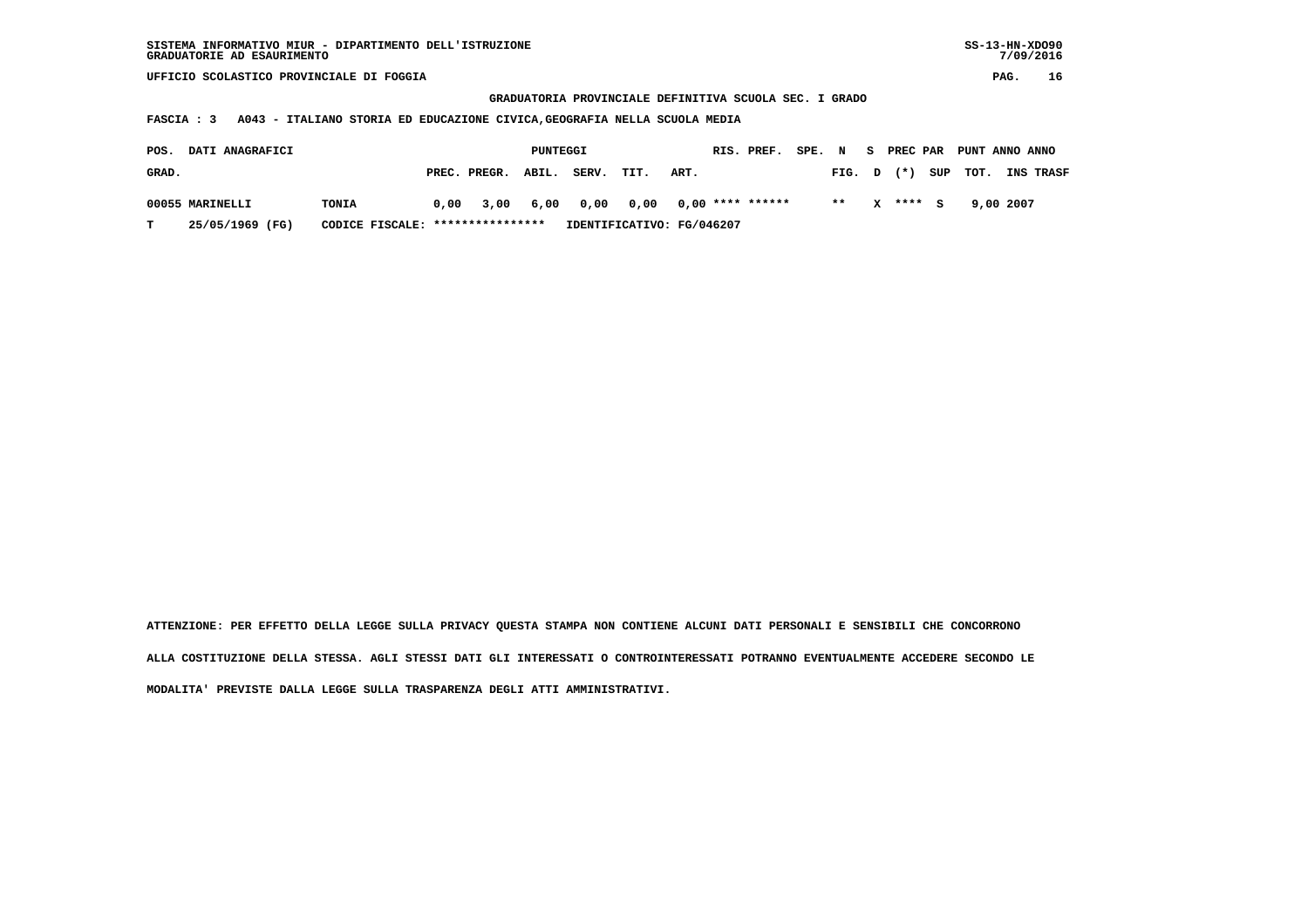**GRADUATORIA PROVINCIALE DEFINITIVA SCUOLA SEC. I GRADO**

 **FASCIA : 3 A345 - LINGUA STRANIERA (INGLESE)**

|            | POS. DATI ANAGRAFICI                                                                                                            |                                  |      |                                | PUNTEGGI     |       |                                                |      | RIS. PREF. SPE. N    |        |            |   |                    | S PREC PAR PUNT ANNO ANNO |  |
|------------|---------------------------------------------------------------------------------------------------------------------------------|----------------------------------|------|--------------------------------|--------------|-------|------------------------------------------------|------|----------------------|--------|------------|---|--------------------|---------------------------|--|
| GRAD.      |                                                                                                                                 |                                  |      | PREC. PREGR. ABIL. SERV.       |              |       | TIT.                                           | ART. |                      | FIG. D | (*) SUP    |   |                    | TOT. INS TRASF            |  |
| 00001 ZITO |                                                                                                                                 | <b>SERGIO</b>                    |      | $0,00$ 65,00 12,00             |              | 36,00 | 3,00                                           |      | $0.00$ **** ******   | **     |            |   | **** S 116,00 2007 |                           |  |
|            | 04/02/1964 (FG)                                                                                                                 | CODICE FISCALE: **************** |      |                                |              |       | IDENTIFICATIVO: FG/046151                      |      |                      |        |            |   |                    |                           |  |
|            | 00002 BASILONE                                                                                                                  | <b>GIUSEPPINA</b>                |      | $0.00 \quad 19.00 \quad 39.00$ |              |       | 38,00 7,00                                     |      | $0,00$ **** ****** P | $* *$  |            |   | **** S 103,00 2009 |                           |  |
|            | 03/12/1967 (FG)                                                                                                                 | CODICE FISCALE: **************** |      |                                |              |       | IDENTIFICATIVO: FG/077310                      |      |                      |        |            |   |                    |                           |  |
|            | 00003 LAGUERCIA                                                                                                                 | AMALIA LUCIA                     |      | $0,00 \quad 16,00 \quad 18,00$ |              |       | 0,00 10,00 0,00 **** ******                    |      |                      | $* *$  | **** S     |   | 44,00 2007         |                           |  |
|            | 04/07/1959 (FG)                                                                                                                 | CODICE FISCALE: **************** |      |                                |              |       | IDENTIFICATIVO: FG/046727                      |      |                      |        |            |   |                    |                           |  |
|            | 00004 DELLI CARRI                                                                                                               | PATRIZIA                         | 0,00 |                                | 2,00 42,00   | 0.00  | 0.00                                           |      | $0.00$ **** ******   | $* *$  | ****       |   | 44,00 2007         |                           |  |
|            | 13/04/1966 (FG)                                                                                                                 | CODICE FISCALE: **************** |      |                                |              |       | IDENTIFICATIVO: FG/045875                      |      |                      |        |            |   |                    |                           |  |
|            | 00005 LABELLA                                                                                                                   | <b>STEFANIA MARI</b>             |      |                                |              |       | $0,00$ 14,00 12,00 12,00 0,00 0,00 **** ****** |      |                      | $* *$  | **** S     |   | 38,00 2007         |                           |  |
|            | 21/10/1965 (FG)                                                                                                                 | CODICE FISCALE: **************** |      |                                |              |       | IDENTIFICATIVO: FG/036781                      |      |                      |        |            |   |                    |                           |  |
|            | 00006 SESTI                                                                                                                     | VALENTINA                        |      | $0,00 \quad 14,00 \quad 16,00$ |              | 0,00  | 3,00                                           |      | $0.00$ **** ******   | * *    | ****       | s | 33,00 2007         |                           |  |
|            | 18/05/1965 (FG)                                                                                                                 | CODICE FISCALE: **************** |      |                                |              |       | IDENTIFICATIVO: FG/047294                      |      |                      |        |            |   |                    |                           |  |
|            | 00007 GIORDANO                                                                                                                  | <b>GABRIELLA</b>                 | 0,00 |                                | $0,00$ 18,00 |       | $0,00$ 12,00 0,00 **** ****** P                |      |                      | **     | **** S     |   | 30,00 2007         |                           |  |
|            | 08/08/1971 (FG)                                                                                                                 | CODICE FISCALE: **************** |      |                                |              |       | IDENTIFICATIVO: FG/043146                      |      |                      |        |            |   |                    |                           |  |
|            | 00008 D'ADDETTA                                                                                                                 | MARIA FELICIA                    | 0,00 |                                | 8,00 11,00   | 0,00  | 0,00                                           |      | $0.00$ **** ******   | $* *$  | $X$ **** S |   | 19,00 2002         |                           |  |
|            | 01/01/1961 (FG)                                                                                                                 | CODICE FISCALE: **************** |      |                                |              |       | IDENTIFICATIVO: FG/022825                      |      |                      |        |            |   |                    |                           |  |
|            | 00009 MAGGIORE                                                                                                                  | LUIGI                            | 0,00 |                                | 3,00 14,00   | 0,00  | 0,00                                           |      | $0,00$ **** ******   | $* *$  | **** S     |   | 17,00 2002         |                           |  |
|            | 11/10/1965 (LO)                                                                                                                 | CODICE FISCALE: **************** |      |                                |              |       | IDENTIFICATIVO: FG/037036                      |      |                      |        |            |   |                    |                           |  |
|            | ATTENZIONE: PER EFFETTO DELLA LEGGE SULLA PRIVACY OUESTA STAMPA NON CONTIENE ALCUNI DATI PERSONALI E SENSIBILI CHE CONCORRONO   |                                  |      |                                |              |       |                                                |      |                      |        |            |   |                    |                           |  |
|            | ALLA COSTITUZIONE DELLA STESSA. AGLI STESSI DATI GLI INTERESSATI O CONTROINTERESSATI POTRANNO EVENTUALMENTE ACCEDERE SECONDO LE |                                  |      |                                |              |       |                                                |      |                      |        |            |   |                    |                           |  |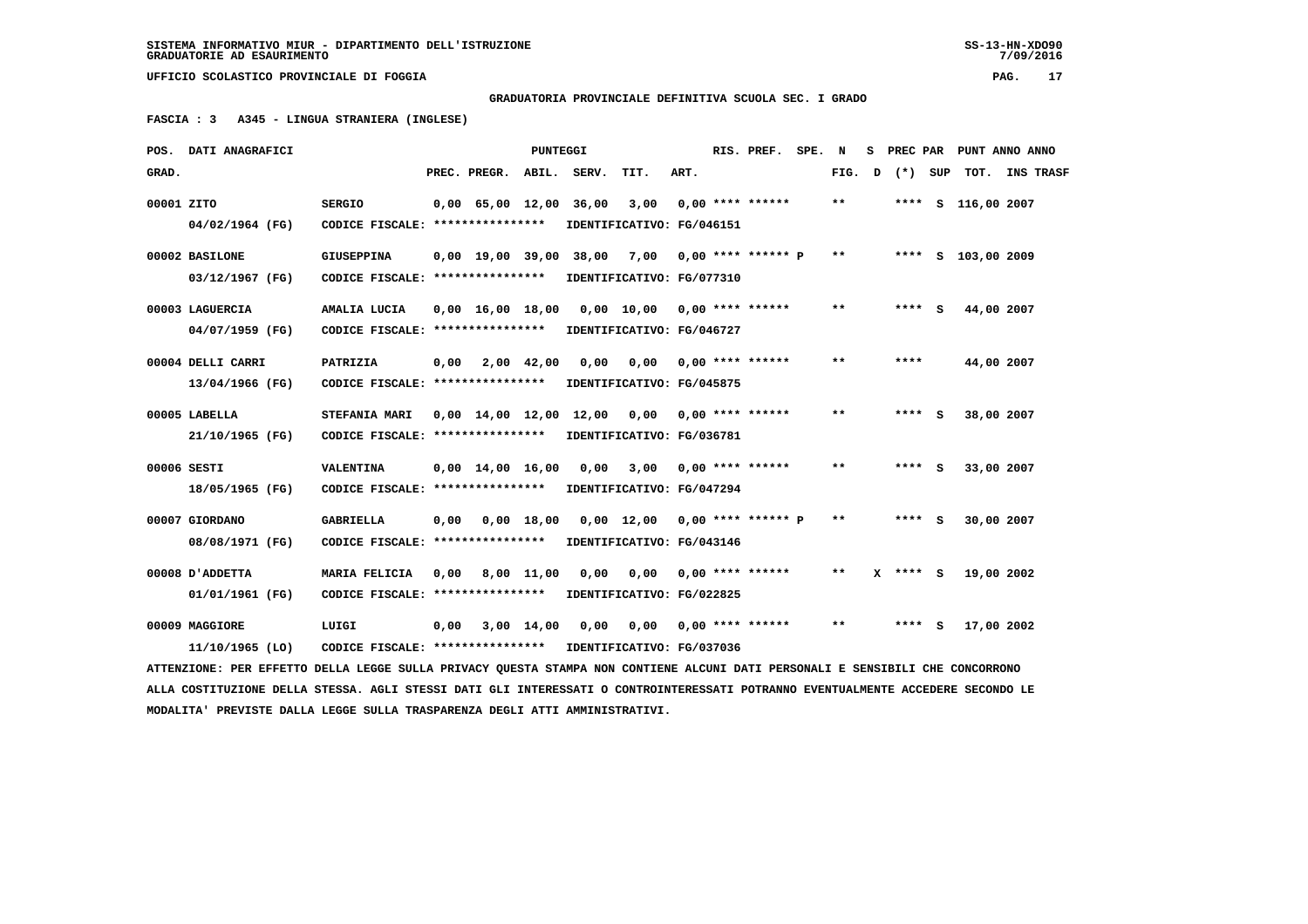**GRADUATORIA PROVINCIALE DEFINITIVA SCUOLA SEC. I GRADO**

 **FASCIA : 3 A545 - LINGUA STRANIERA (TEDESCO)**

| POS.  | DATI ANAGRAFICI                   |                                                     |      |              | PUNTEGGI |       |                                    |      | RIS. PREF.           | SPE. | N     | s. | PREC PAR |     | PUNT ANNO ANNO |            |           |
|-------|-----------------------------------|-----------------------------------------------------|------|--------------|----------|-------|------------------------------------|------|----------------------|------|-------|----|----------|-----|----------------|------------|-----------|
| GRAD. |                                   |                                                     |      | PREC. PREGR. | ABIL.    | SERV. | TIT.                               | ART. |                      |      | FIG.  | D  | $(*)$    | SUP | тот.           |            | INS TRASF |
|       | 00001 GIORDANO<br>08/08/1971 (FG) | GABRIELLA<br>CODICE FISCALE: *****************      | 0.00 | 0,00         | 18,00    | 0,00  | 12,00<br>IDENTIFICATIVO: FG/043146 |      | $0.00$ **** ****** P |      | $* *$ |    | ****     | s   |                | 30,00 2007 |           |
|       | 00002 BRIGIDA<br>29/08/1976 (FG)  | <b>RACHELE</b><br>CODICE FISCALE: ***************** | 0.00 | 0,00         | 16,00    | 0,00  | 0,00<br>IDENTIFICATIVO: FG/046868  |      | $0,00$ **** ******   |      | $***$ |    | ****     | s   |                | 16,00 2007 |           |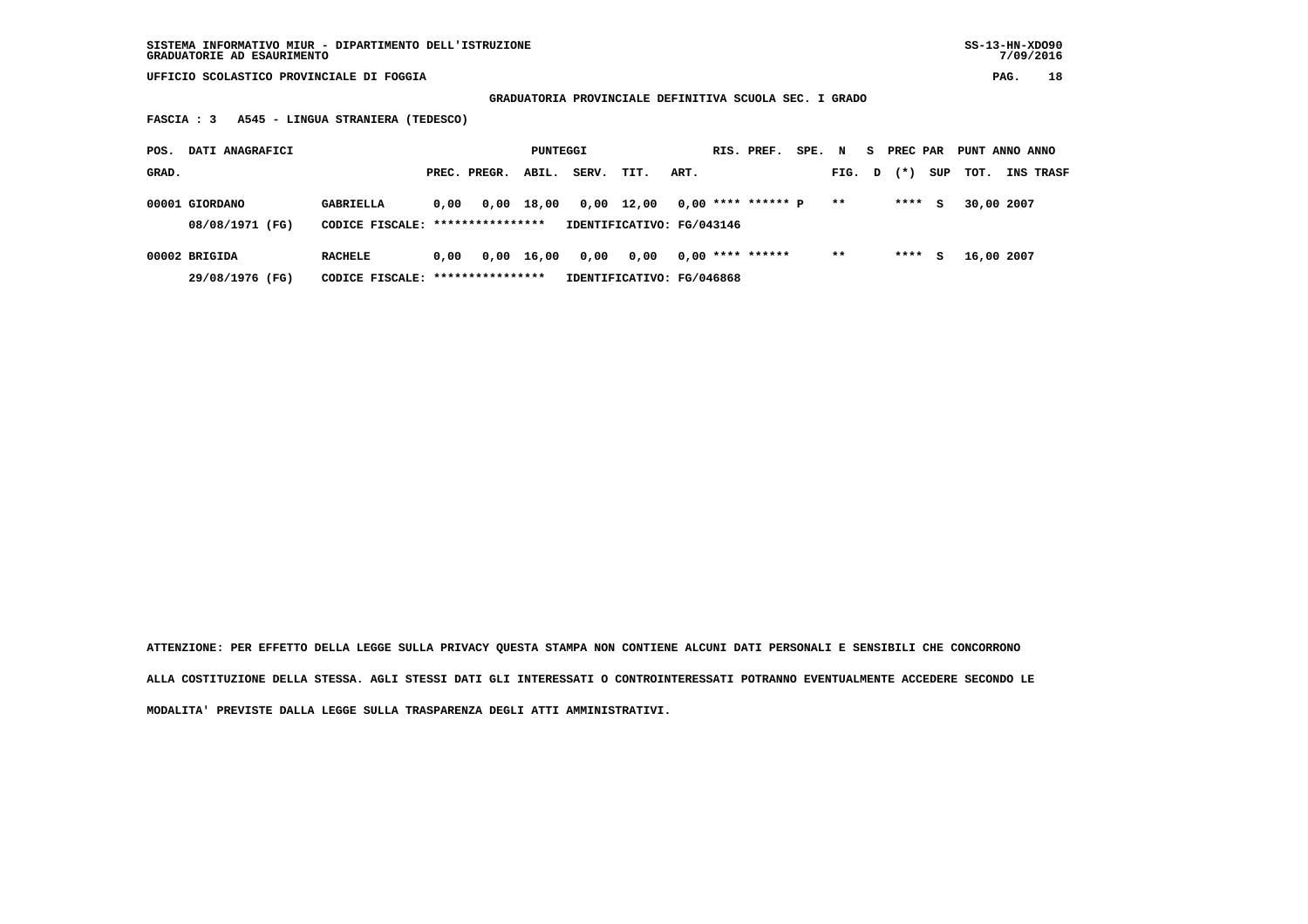| SISTEMA INFORMATIVO MIUR - DIPARTIMENTO DELL'ISTRUZIONE<br>GRADUATORIE AD ESAURIMENTO |                                   |       |              |          |       |                                                        |      |  |                      |        |       |    |          |     | $SS-13-HN-XDO90$ | 7/09/2016 |    |
|---------------------------------------------------------------------------------------|-----------------------------------|-------|--------------|----------|-------|--------------------------------------------------------|------|--|----------------------|--------|-------|----|----------|-----|------------------|-----------|----|
| UFFICIO SCOLASTICO PROVINCIALE DI FOGGIA                                              |                                   |       |              |          |       |                                                        |      |  |                      |        |       |    |          |     |                  | PAG.      | 19 |
|                                                                                       |                                   |       |              |          |       | GRADUATORIA PROVINCIALE DEFINITIVA SCUOLA SEC. I GRADO |      |  |                      |        |       |    |          |     |                  |           |    |
| FASCIA : 4                                                                            | AB77 - CHITARRA                   |       |              |          |       |                                                        |      |  |                      |        |       |    |          |     |                  |           |    |
| DATI ANAGRAFICI<br>POS.                                                               |                                   |       |              | PUNTEGGI |       |                                                        |      |  | RIS. PREF.           | SPE. N |       | S. | PREC PAR |     | PUNT ANNO ANNO   |           |    |
| GRAD.                                                                                 |                                   |       | PREC. PREGR. | ABIL.    | SERV. | TIT.                                                   | ART. |  |                      |        | FIG.  | D  | $(* )$   | SUP | TOT.             | INS TRASF |    |
| 00001 DEL VENTO                                                                       | <b>STELLA</b>                     | 47,30 | 0,00         | 0,00     | 0,00  | 0,00                                                   |      |  | $0,00$ **** ****** P |        | $* *$ |    | $***5$   |     | 47,30 2012       |           |    |
| 22/09/1982 (FG)                                                                       | CODICE FISCALE: ***************** |       |              |          |       | IDENTIFICATIVO: FG/045866                              |      |  |                      |        |       |    |          |     |                  |           |    |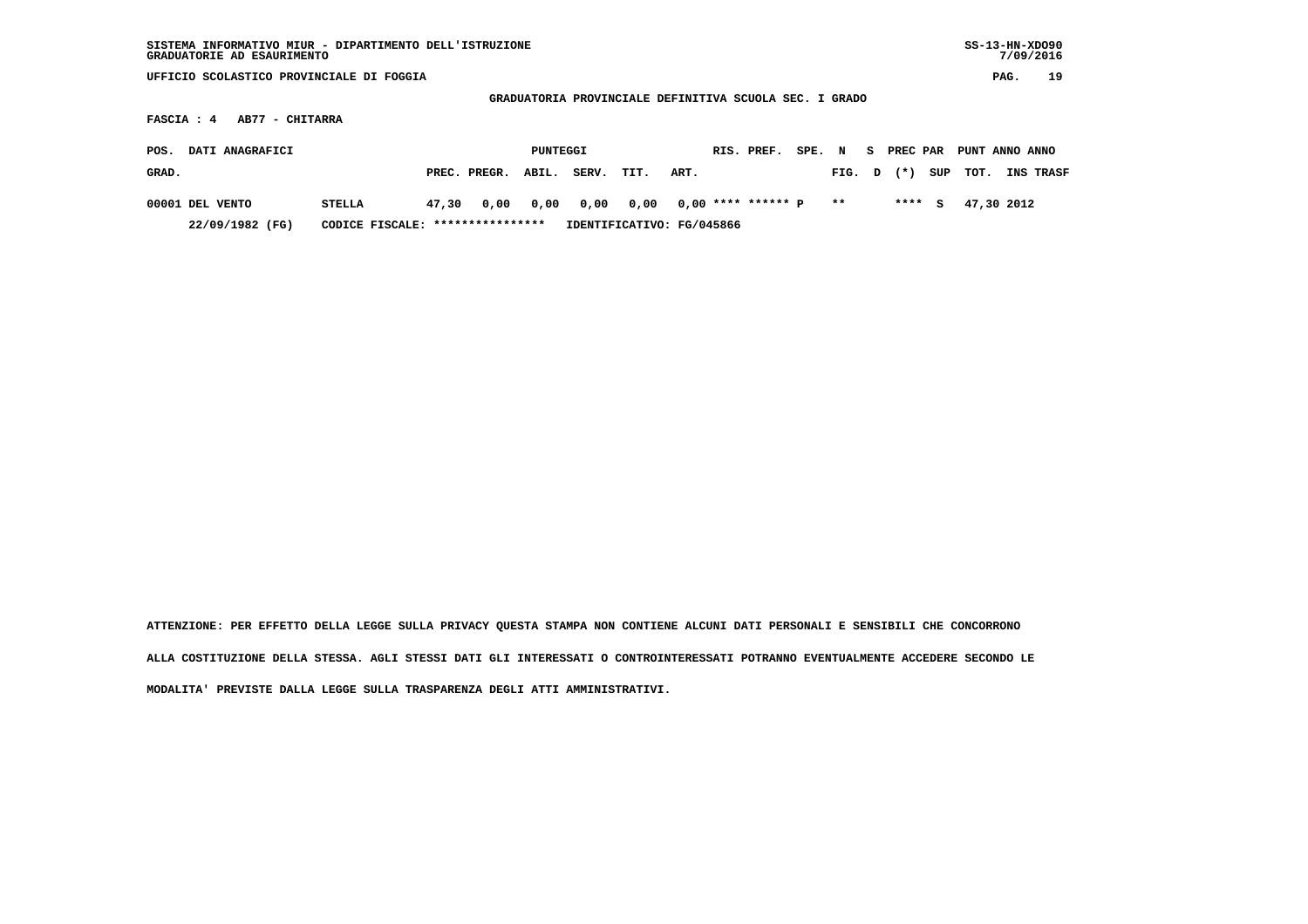| SISTEMA INFORMATIVO MIUR - DIPARTIMENTO DELL'ISTRUZIONE<br>GRADUATORIE AD ESAURIMENTO |                                   |                                                        |          |      |                           |                    |        |        |    |                 |     | $SS-13-HN-XDO90$ | 7/09/2016 |    |
|---------------------------------------------------------------------------------------|-----------------------------------|--------------------------------------------------------|----------|------|---------------------------|--------------------|--------|--------|----|-----------------|-----|------------------|-----------|----|
| UFFICIO SCOLASTICO PROVINCIALE DI FOGGIA                                              |                                   |                                                        |          |      |                           |                    |        |        |    |                 |     |                  | PAG.      | 20 |
|                                                                                       |                                   | GRADUATORIA PROVINCIALE DEFINITIVA SCUOLA SEC. I GRADO |          |      |                           |                    |        |        |    |                 |     |                  |           |    |
| FASCIA : 3<br>AD77 - CORNO                                                            |                                   |                                                        |          |      |                           |                    |        |        |    |                 |     |                  |           |    |
| DATI ANAGRAFICI<br>POS.                                                               |                                   |                                                        | PUNTEGGI |      |                           | RIS. PREF.         | SPE. N |        | S. | <b>PREC PAR</b> |     | PUNT ANNO ANNO   |           |    |
| GRAD.                                                                                 |                                   | ABIL.<br>PREC. PREGR.                                  | SERV.    | TIT. | ART.                      |                    |        | FIG. D |    | $(*)$           | SUP | TOT.             | INS TRASF |    |
| 00001 ROSITO                                                                          | MICHELE ANTON 122,00              | 0,00<br>0,00                                           | 0,00     | 0,00 |                           | $0.00$ **** ****** |        | $***$  |    | ****            | s   | 122,00 2009      |           |    |
| 12/06/1977 (FG)                                                                       | CODICE FISCALE: ***************** |                                                        |          |      | IDENTIFICATIVO: FG/043230 |                    |        |        |    |                 |     |                  |           |    |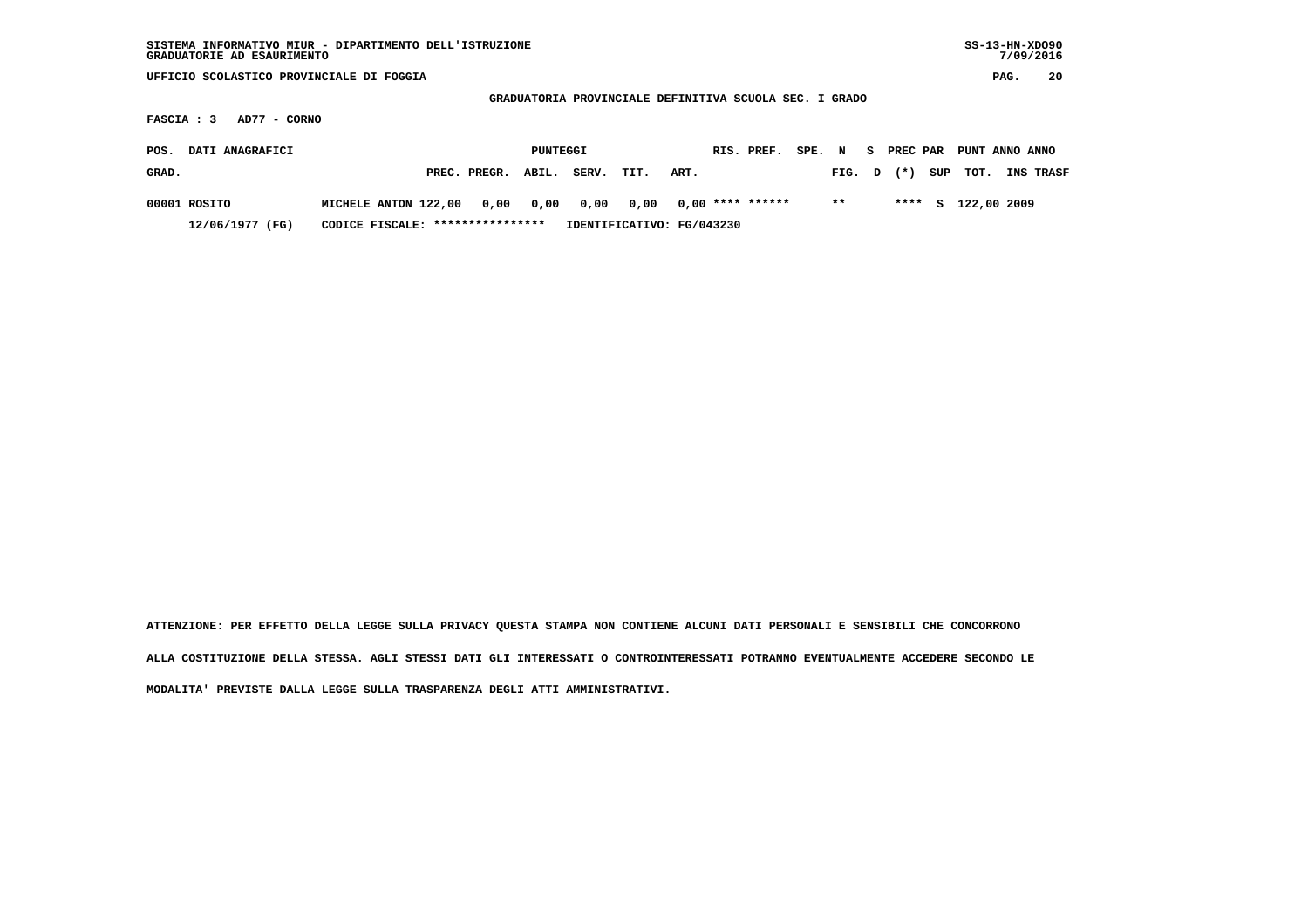| SISTEMA INFORMATIVO MIUR - DIPARTIMENTO DELL'ISTRUZIONE<br>GRADUATORIE AD ESAURIMENTO |                                   |       |              |          |       |                                                        |      |                    |        |       |    |          |     | $SS-13-HN-XDO90$ | 7/09/2016 |           |
|---------------------------------------------------------------------------------------|-----------------------------------|-------|--------------|----------|-------|--------------------------------------------------------|------|--------------------|--------|-------|----|----------|-----|------------------|-----------|-----------|
| UFFICIO SCOLASTICO PROVINCIALE DI FOGGIA                                              |                                   |       |              |          |       |                                                        |      |                    |        |       |    |          |     |                  | PAG.      | 21        |
|                                                                                       |                                   |       |              |          |       | GRADUATORIA PROVINCIALE DEFINITIVA SCUOLA SEC. I GRADO |      |                    |        |       |    |          |     |                  |           |           |
| AG77 - FLAUTO<br>FASCIA : 4                                                           |                                   |       |              |          |       |                                                        |      |                    |        |       |    |          |     |                  |           |           |
| DATI ANAGRAFICI<br>POS.                                                               |                                   |       |              | PUNTEGGI |       |                                                        |      | RIS. PREF.         | SPE. N |       | S. | PREC PAR |     | PUNT ANNO ANNO   |           |           |
| GRAD.                                                                                 |                                   |       | PREC. PREGR. | ABIL.    | SERV. | TIT.                                                   | ART. |                    |        | FIG.  | D  | $(* )$   | SUP | TOT.             |           | INS TRASF |
| 00001 DELLA VELLA                                                                     | <b>VINCENZA</b>                   | 39,00 | 0,00         | 6,00     | 36,00 | 0,00                                                   |      | $2,80$ **** ****** |        | $* *$ |    | $***$ S  |     | 83,80 2012       |           |           |
| 11/10/1981 (FG)                                                                       | CODICE FISCALE: ***************** |       |              |          |       | IDENTIFICATIVO: FG/045874                              |      |                    |        |       |    |          |     |                  |           |           |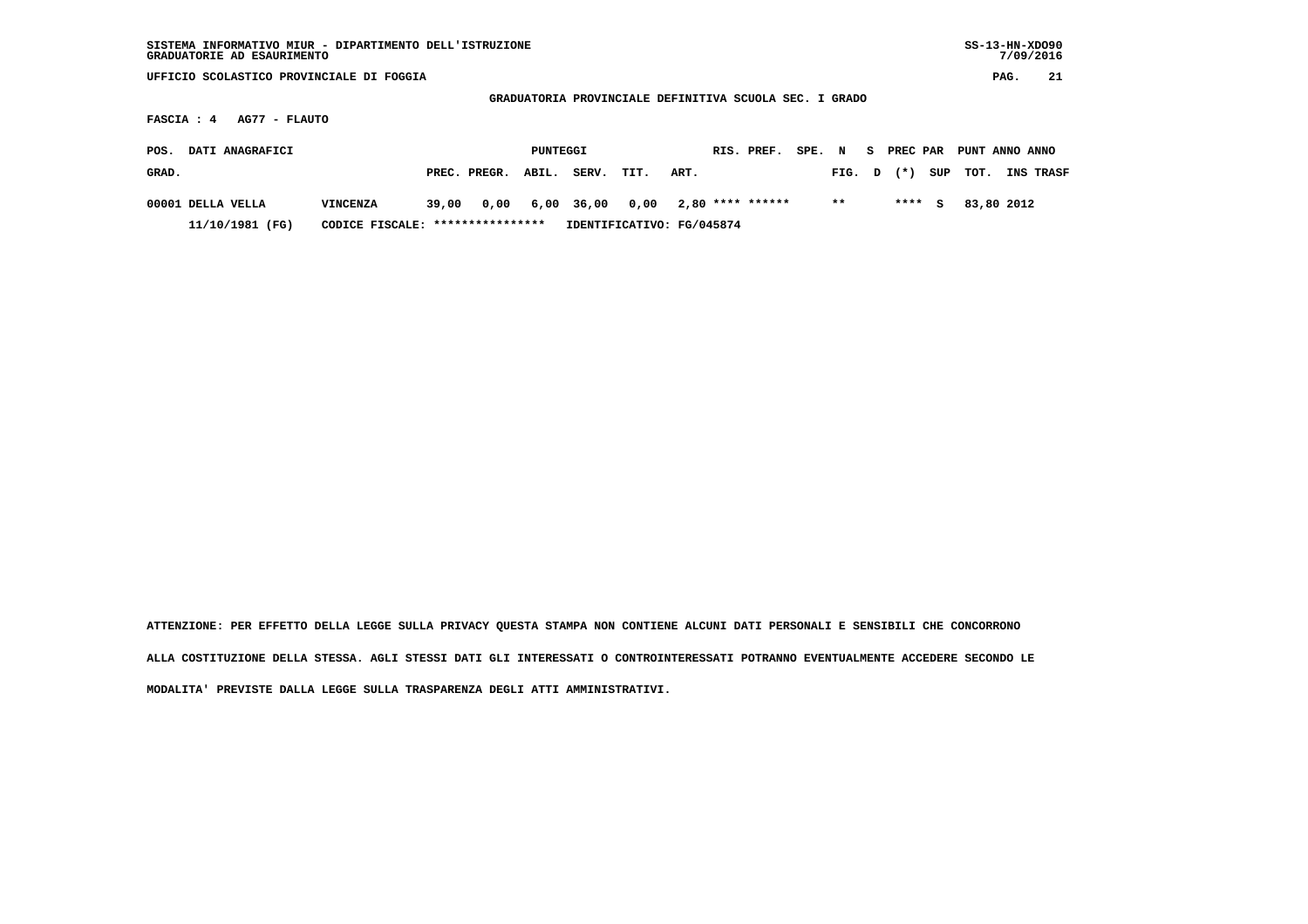**GRADUATORIA PROVINCIALE DEFINITIVA SCUOLA SEC. I GRADO**

 **FASCIA : 3 AJ77 - PIANOFORTE**

| POS.  | DATI ANAGRAFICI                    |                                                      |        |              | PUNTEGGI |       |                                   |      | RIS. PREF.         | SPE. N |       | s. | PREC PAR       |     | PUNT ANNO ANNO |           |
|-------|------------------------------------|------------------------------------------------------|--------|--------------|----------|-------|-----------------------------------|------|--------------------|--------|-------|----|----------------|-----|----------------|-----------|
| GRAD. |                                    |                                                      |        | PREC. PREGR. | ABIL.    | SERV. | TIT.                              | ART. |                    |        |       |    | FIG. $D$ $(*)$ | SUP | тот.           | INS TRASF |
|       | 00001 MONACO<br>23/06/1977 (FG)    | <b>DOMENICO</b><br>CODICE FISCALE: ***************** | 165,75 | 0,00         | 0,00     | 27,00 | 0,00<br>IDENTIFICATIVO: FG/045998 |      | $0,00$ **** ****** |        | $**$  | x  | ****           | S.  | 192,75 2009    |           |
|       | $00002$ FRATTA<br>28/03/1975 (CO)  | <b>IDA</b><br>CODICE FISCALE: ****************       | 171,50 | 0,00         | 0,00     | 0,00  | 0,00<br>IDENTIFICATIVO: FG/040125 |      | $0,00$ **** ****** |        | $**$  |    | ****           | s   | 171,50 2009    |           |
|       | 00003 APRILE<br>02/09/1966 (MI)    | NUNZIO<br>CODICE FISCALE: *****************          | 135,00 | 0,00         | 0,00     | 0,00  | 0,00<br>IDENTIFICATIVO: FG/047015 |      | $0.00$ **** ****** |        | $* *$ |    | ****           |     | S 135,00 2009  |           |
|       | 00004 BATTIANTE<br>16/09/1969 (FG) | <b>CARMELA</b><br>CODICE FISCALE: *****************  | 26,00  | 0,00         | 0,00     | 0,00  | 0,00<br>IDENTIFICATIVO: FG/039206 |      | $0.00$ **** ****** |        | $**$  |    | ****           | s   | 26,00 2005     |           |